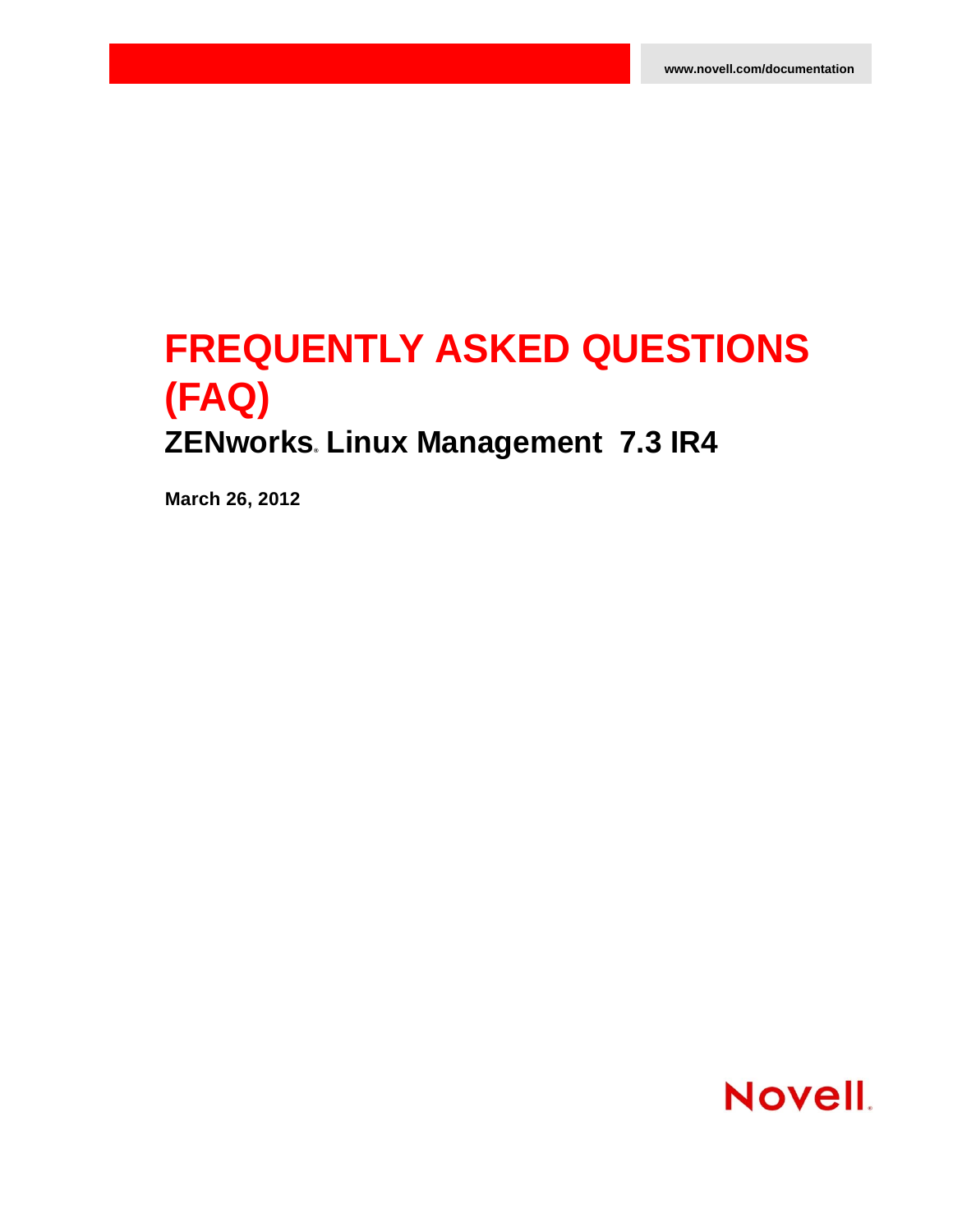#### **Legal Notices**

Novell, Inc. makes no representations or warranties with respect to the contents or use of this documentation, and specifically disclaims any express or implied warranties of merchantability or fitness for any particular purpose. Further, Novell, Inc. reserves the right to revise this publication and to make changes to its content, at any time, without obligation to notify any person or entity of such revisions or changes.

Further, Novell, Inc. makes no representations or warranties with respect to any software, and specifically disclaims any express or implied warranties of merchantability or fitness for any particular purpose. Further, Novell, Inc. reserves the right to make changes to any and all parts of Novell software, at any time, without any obligation to notify any person or entity of such changes.

Any products or technical information provided under this Agreement may be subject to U.S. export controls and the trade laws of other countries. You agree to comply with all export control regulations and to obtain any required licenses or classification to export, re‐export, or import deliverables. You agree not to export or re‐export to entities on the current U.S. export exclusion lists or to any embargoed or terrorist countries as specified in the U.S. export laws. You agree to not use deliverables for prohibited nuclear, missile, or chemical biological weaponry end uses. See the Novell [International](http://www.novell.com/info/exports/) Trade [Services](http://www.novell.com/info/exports/) Web page (http://www.novell.com/info/exports/) for more information on exporting Novell software. Novell assumes no responsibility for your failure to obtain any necessary export approvals.

Copyright © 2008‐2011 Novell, Inc. All rights reserved. No part of this publication may be reproduced, photocopied, stored on a retrieval system, or transmitted without the express written consent of the publisher.

Novell, Inc. 1800 South Novell Place Provo, UT 84606 U.S.A. www.novell.com

*Online Documentation:* To access the online documentation for this and other Novell products, and to get updates, see the Novell [Documentation](http://www.novell.com/documentation/index.html) Web page (http://www.novell.com/documentation/index.html).

#### **Novell Trademarks**

For Novell trademarks, see the Novell [Trademark](http://www.novell.com/company/legal/trademarks/tmlist.html) and Service Mark list (http://www.novell.com/company/legal/trademarks/ tmlist.html).

#### **Third-Party Materials**

All third‐party trademarks are the property of their respective owners.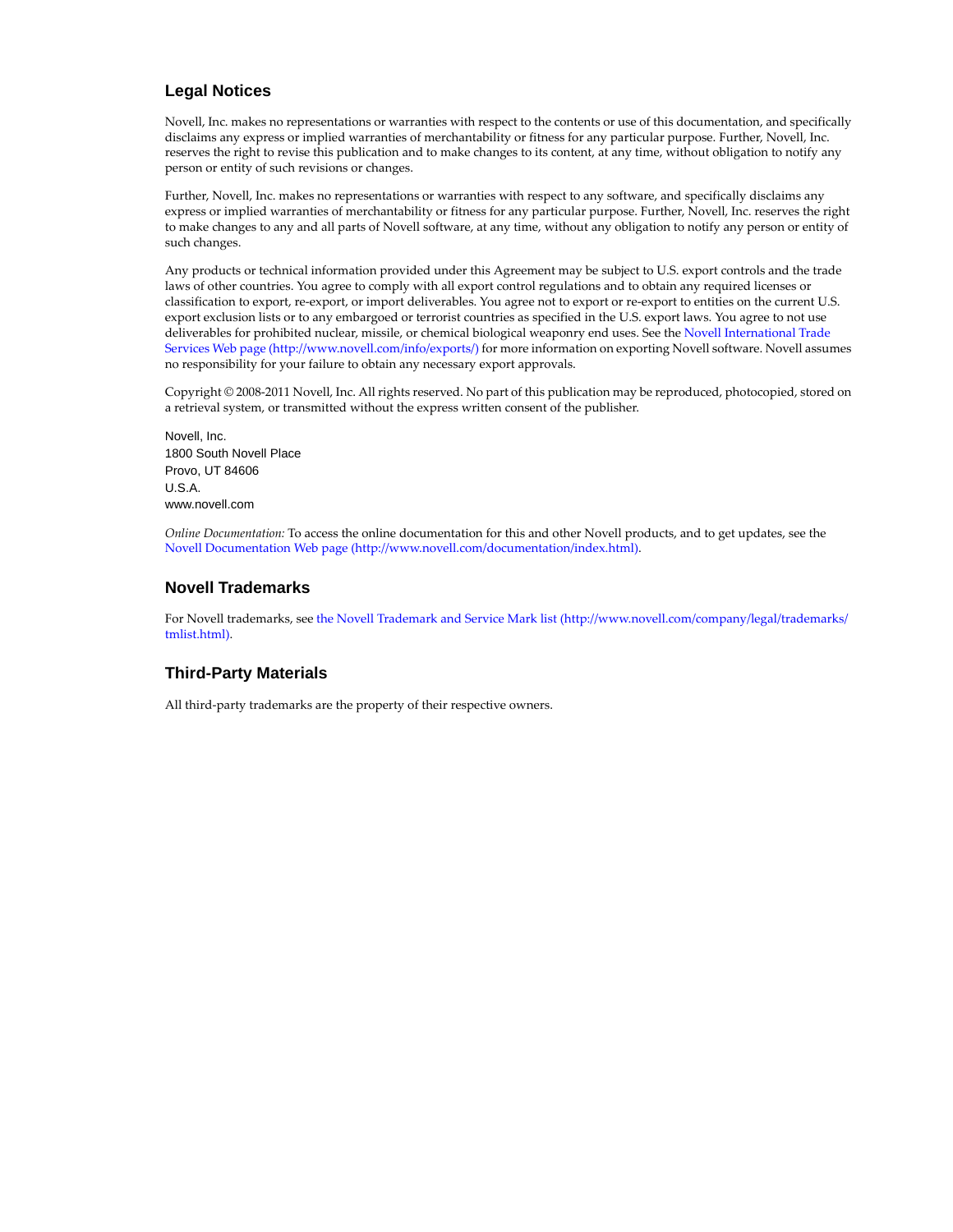# **Contents**

|   |                                                              | <b>About This Guide</b>                                               | 5              |
|---|--------------------------------------------------------------|-----------------------------------------------------------------------|----------------|
| 1 |                                                              | How do I Find What I Need in ZENworks Linux Management Documentation? | $\overline{7}$ |
|   | 1.1                                                          |                                                                       |                |
|   |                                                              | 1.1.1                                                                 |                |
|   |                                                              | 1.1.2                                                                 |                |
|   |                                                              | 1.1.3                                                                 |                |
|   | 1.2                                                          |                                                                       |                |
|   |                                                              | 121                                                                   |                |
|   |                                                              | 1.2.2                                                                 |                |
|   |                                                              | 1.2.3                                                                 |                |
|   | 2 ZENworks Linux Management Frequently Asked Questions<br>11 |                                                                       |                |
|   | 2.1                                                          |                                                                       |                |
|   | 2.2                                                          |                                                                       |                |
|   | 2.3                                                          |                                                                       |                |
|   | 2.4                                                          |                                                                       |                |
|   | 2.5                                                          |                                                                       |                |
|   |                                                              | 3 Where Do I Go For More Help?                                        | 31             |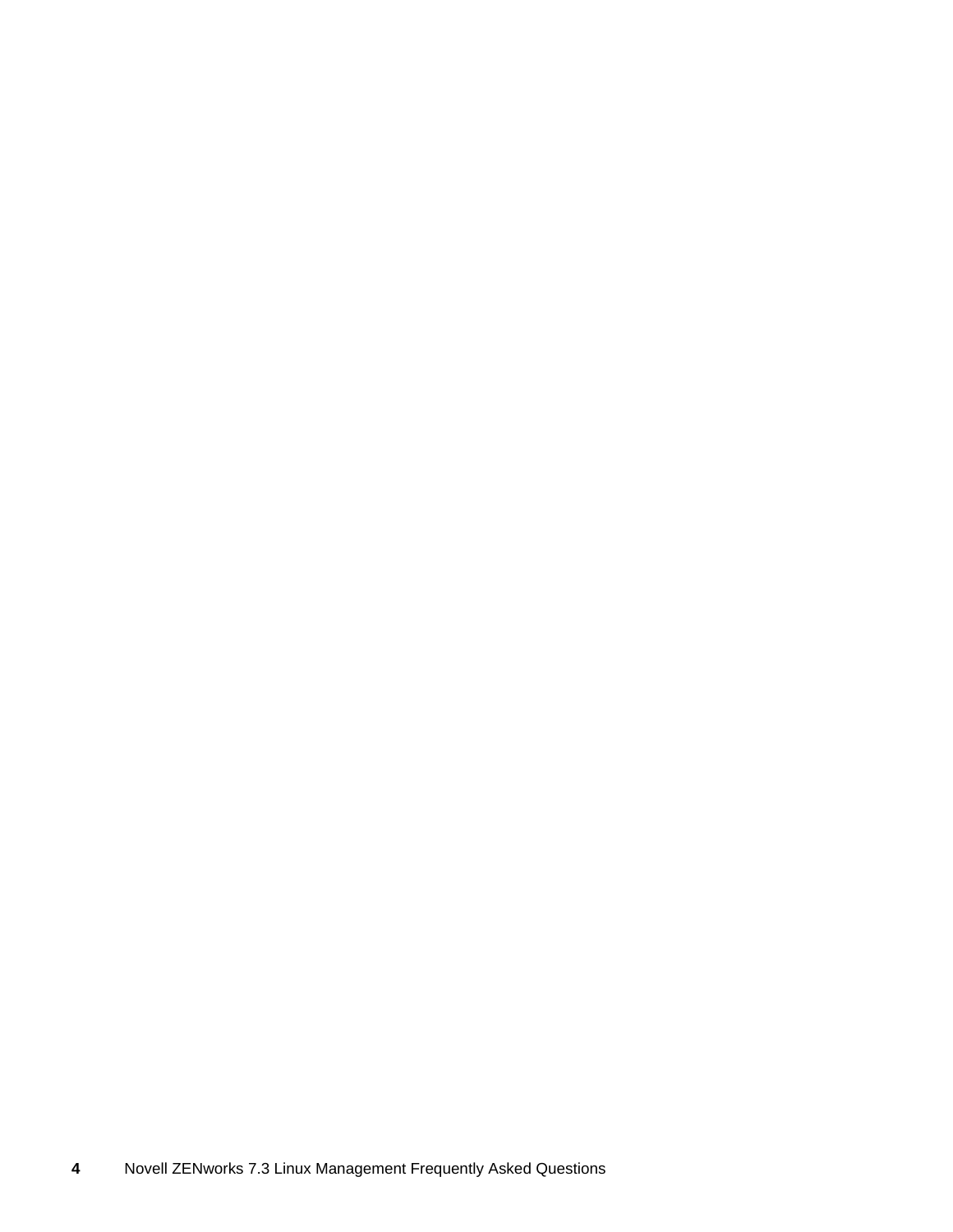# <span id="page-4-0"></span>**About This Guide**

This *Novell ZENworks 7.3 Linux Management Frequently Asked Questions (FAQ)* is intended to help ZENworks Linux Management users who have not found the information they need in the ZENworks Linux Management Online Help or User Guides. The information in this guide is organized as follows:

- "How do I Find What I Need in ZENworks Linux Management [Documentation?"](#page-6-5) on page 7
- "ZENworks Linux [Management](#page-10-2) Frequently Asked Questions" on page 11

#### **Audience**

This guide is intended for ZENworks administrators.

#### **Feedback**

We want to hear your comments and suggestions about this manual and the other documentation included with this product. Please use the User Comments feature at the bottom of each page of the online documentation, or go to Novell [Documentation](http://www.novell.com/documentation/feedback.html) Feedback site (http://www.novell.com/ documentation/feedback.html) and enter your comments there.

#### **Documentation Updates**

For the most recent, updated version of the *ZENworks 7.3 Frequently Asked Questions (FAQ)*, visit the Novell ZENworks 7.3 Linux Management Edition [documentation](http://www.novell.com/documentation/zlm73) Web site (http://www.novell.com/ documentation/zlm73).

#### **Additional Documentation**

ZENworks 7.3 Linux Management is supported by other documentation (in both PDF and HTML formats) that you can use to learn about and implement the product:

- *Novell ZENworks 7.3 Linux Management Installation Guide*
- *Novell ZENworks 7.3 Linux Management Administration Guide*
- *Novell ZENworks Linux Management Troubleshooting Guide*

In addition, the other capabilities included in the ZENworks 7 suite have extensive documentation for your use. For a full list of this documentation, see the Novell ZENworks 7 [documentation](http://www.novell.com/documentation/zenworks7/index.html) Web [site](http://www.novell.com/documentation/zenworks7/index.html) (http://www.novell.com/documentation/zenworks7/index.html).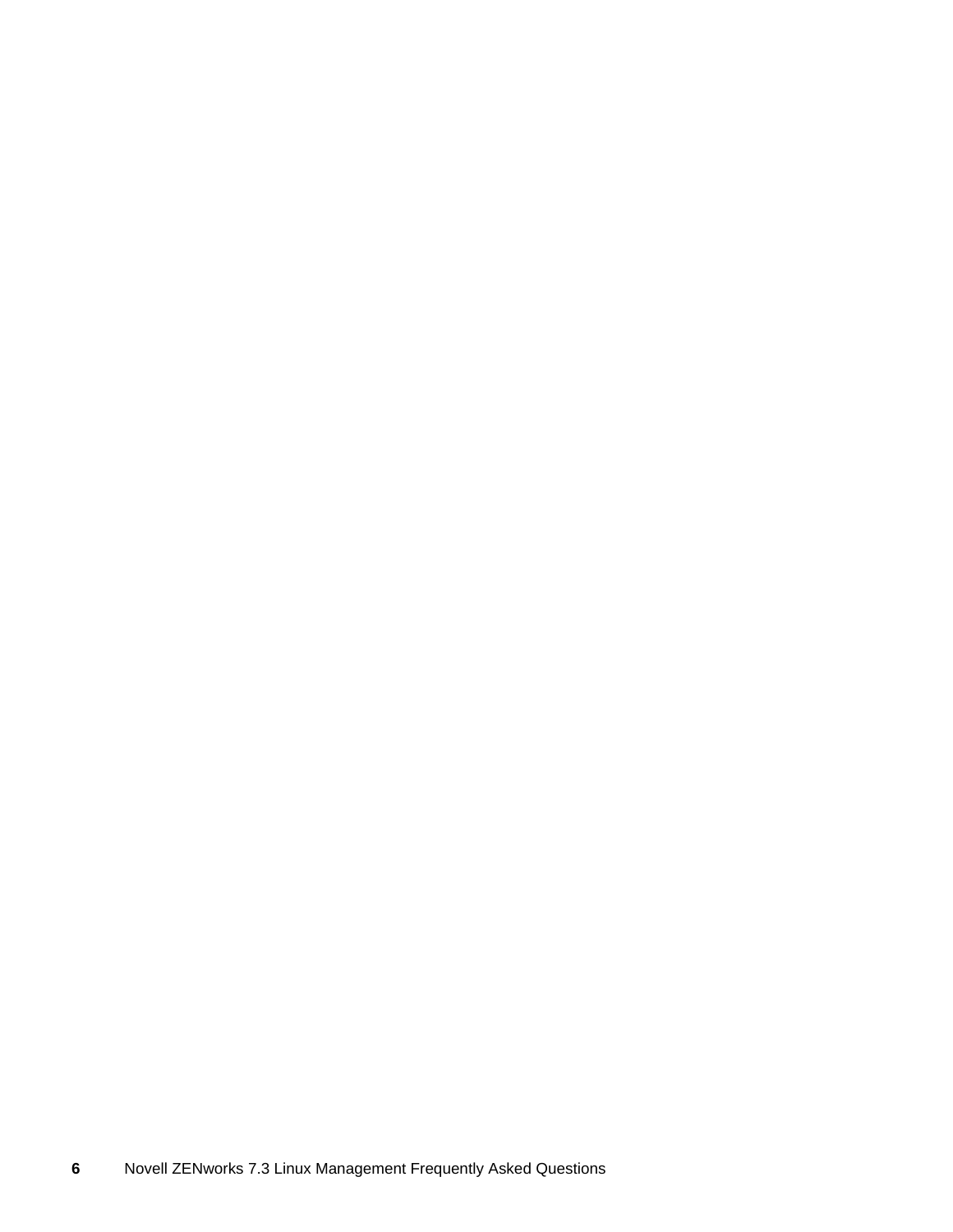## <span id="page-6-0"></span>1 <sup>1</sup>**How do I Find What I Need in ZENworks Linux Management Documentation?**

<span id="page-6-5"></span>Review the following sections to understand how you can find what you need in ZENworks Linux Management documentation:

- Section 1.1, "Finding [Information,"](#page-6-1) on page 7
- [Section 1.2,](#page-7-0) "What To Do When You Cannot Find the Answer," on page 8

# <span id="page-6-1"></span>**1.1 Finding Information**

Review the following sections to understand how to find the information you need:

- Section 1.1.1, "User Guides in ZENworks Linux [Management,"](#page-6-2) on page 7
- [Section 1.1.2,](#page-6-3) "Frequently Asked Questions," on page 7
- Section 1.1.3, "Searching for [Information,"](#page-6-4) on page 7

#### <span id="page-6-2"></span>**1.1.1 User Guides in ZENworks Linux Management**

The user guides in both HTML and PDF formats are available on the ZENworks Linux [Management](http://www.novell.com/documentation/zlm73/index.html) [documentation](http://www.novell.com/documentation/zlm73/index.html) Web site (http://www.novell.com/documentation/zlm73/index.html).

#### <span id="page-6-3"></span>**1.1.2 Frequently Asked Questions**

To find answers to some of the frequently asked questions in ZENworks Linux Management, see Chapter 2, "ZENworks Linux [Management](#page-10-2) Frequently Asked Questions," on page 11.

#### <span id="page-6-4"></span>**1.1.3 Searching for Information**

You can use the Search button on the Novell Documentation web site to quickly find the information you need. You can also specify the search criteria by defining one or more filters such as operators, switches, and wildcards in your search strings to significantly improve your search.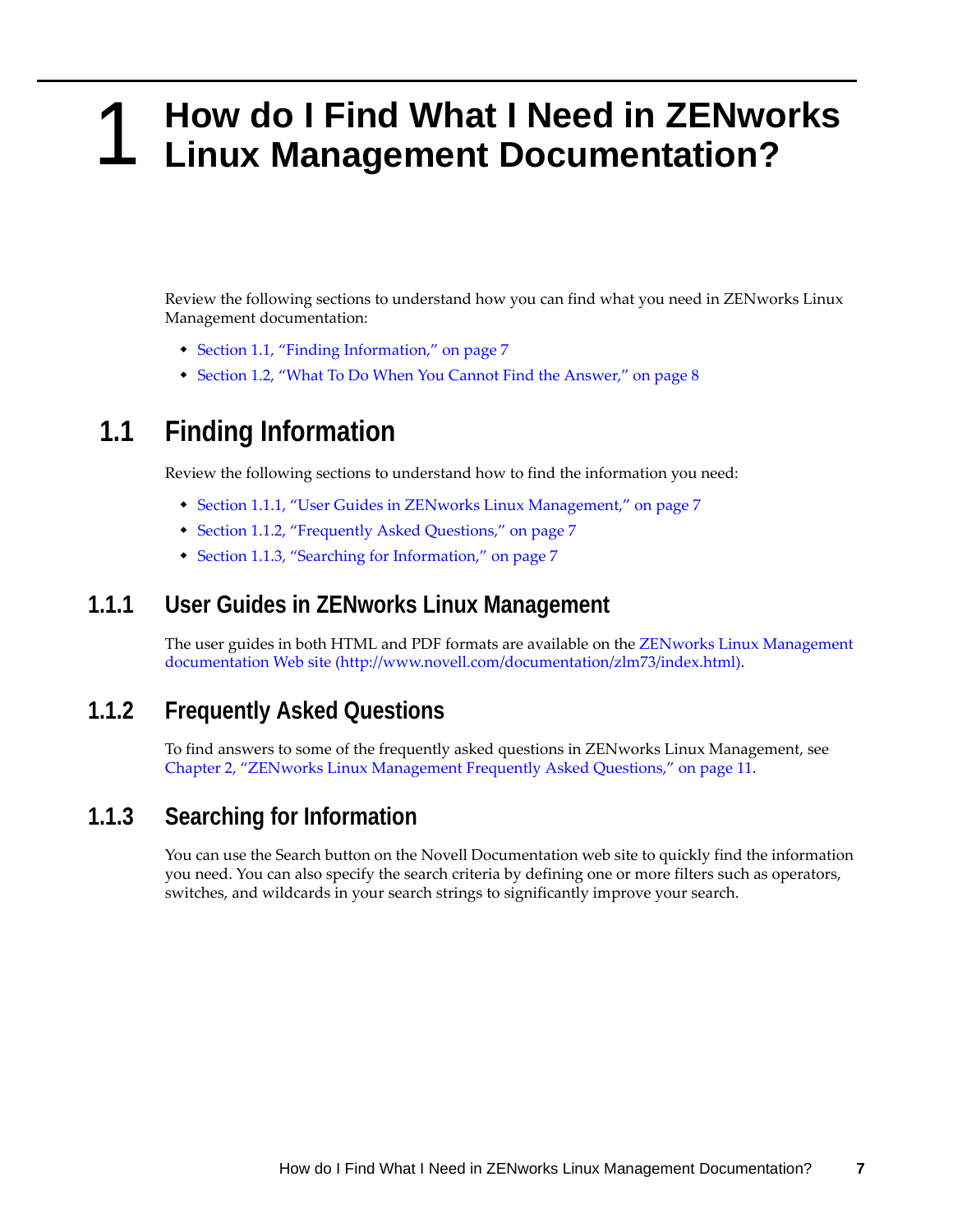# <span id="page-7-0"></span>**1.2 What To Do When You Cannot Find the Answer**

Review the following sections to understand what you can do to get answers for your questions when you cannot find them by using the ways described in Section 1.1, "Finding [Information,"](#page-6-1) on [page 7.](#page-6-1)

- [Section 1.2.1,](#page-7-1) "User Comments Link in the User Guides," on page 8
- Section 1.2.2, "ZENworks Linux [Management](#page-7-2) Support Forum," on page 8
- [Section 1.2.3,](#page-7-3) "Where Do I Go for More Help," on page 8

## <span id="page-7-1"></span>**1.2.1 User Comments Link in the User Guides**

If you cannot find the information you need in the User Guides for ZENworks Linux Management, you can submit a user comment about the documentation. Click *user comments* at the bottom of any page of the HTML version of the documentation to submit your comments.

**IMPORTANT**: For best results, submit your comment on the page of the User Guide where you tried to find the information.

When you submit a user comment, one of the following things happens:

- We know where the answer to your question is in the current documentation. We send a response to you to help you find the information you need.
- We know the answer to your question and we discover that it is not in the current documentation. We send a response to you and post the information on the page where you made your comment. The information will be added to the next version of the ZENworks Linux Management documentation.
- If we do not know the answer to your question, we find the answer to your question, then proceed as described above.
- When ZENworks Linux Management does not work for you the way it is supposed to, we refer you to the ZENworks Linux Management Support Forum. For more information, see Section 1.2.2, "ZENworks Linux [Management](#page-7-2) Support Forum," on page 8.

**NOTE**: Response time might vary.

#### <span id="page-7-2"></span>**1.2.2 ZENworks Linux Management Support Forum**

The Novell ZENworks Linux [Management](http://forums.novell.com/novell-product-support-forums/zenworks/linux-management/) Support Forum (http://forums.novell.com/novell‐ product‐support‐forums/zenworks/linux‐management/) provides assistance from ZENworks Linux Management users around the world. If ZENworks Linux Management is not working for you as documented, post your problem on ZENworks Linux Management Support Forum for free assistance.

## <span id="page-7-3"></span>**1.2.3 Where Do I Go for More Help**

In addition to the ZENworks Linux Management product documentation, the following resources provide additional information about ZENworks Linux Management.

Novell Support [Knowledgebase](http://www.novell.com/support) (http://www.novell.com/support)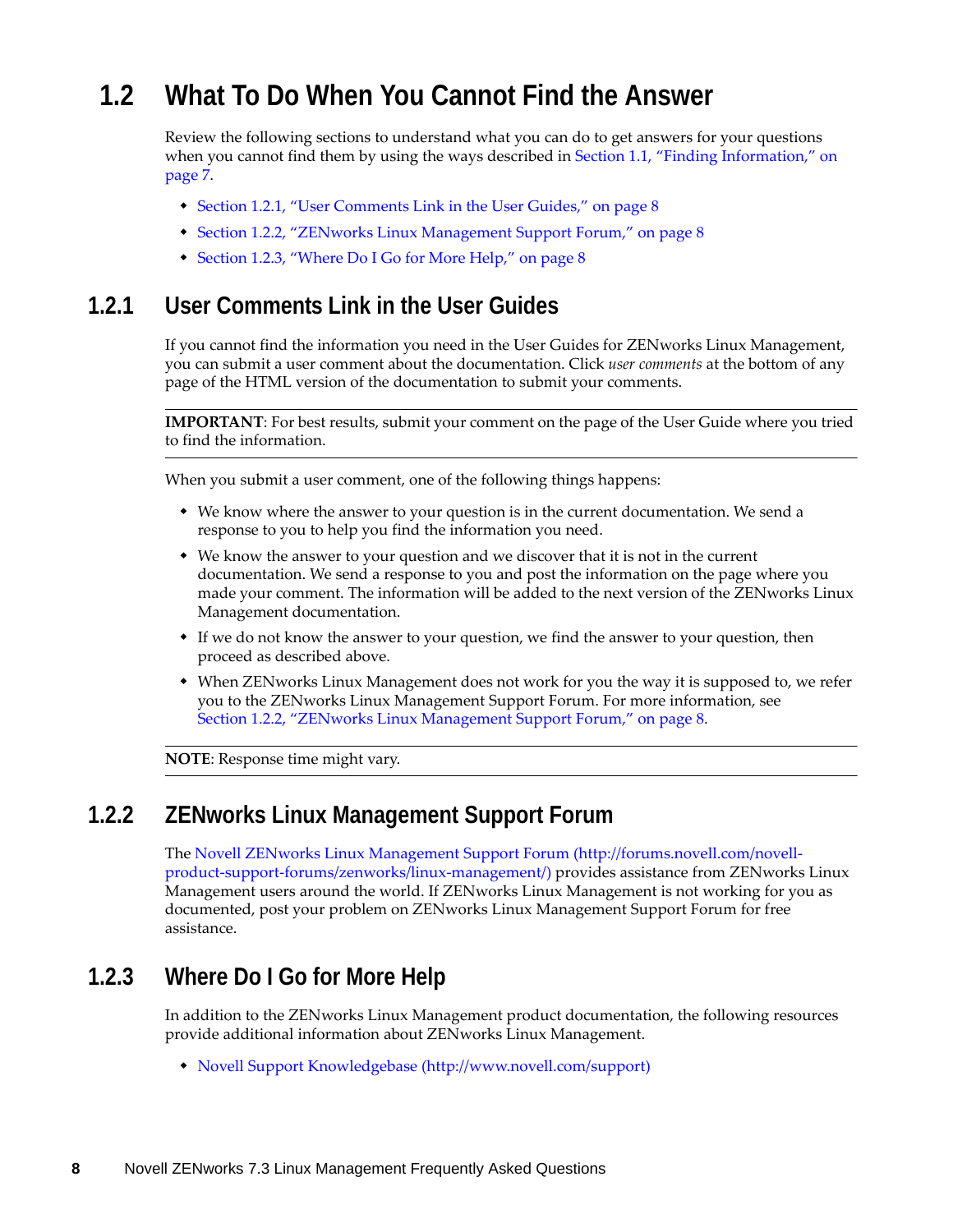- Novell ZENworks Linux [Management](http://forums.novell.com/novell-product-support-forums/zenworks/linux-management/) Support Forum (http://forums.novell.com/novell‐ product‐support‐forums/zenworks/linux‐management/)
- Novell ZENworks Linux [Management](http://www.novell.com/support/product/products.do) Support Community (http://www.novell.com/support/ product/products.do)
- Novell Cool [Solutions](http://www.novell.com/coolsolutions/) (http://www.novell.com/coolsolutions/)
- Novell ZENworks Linux [Management](http://www.novell.com/products/zenworks/linuxmanagement/) product site (http://www.novell.com/products/ zenworks/linuxmanagement/)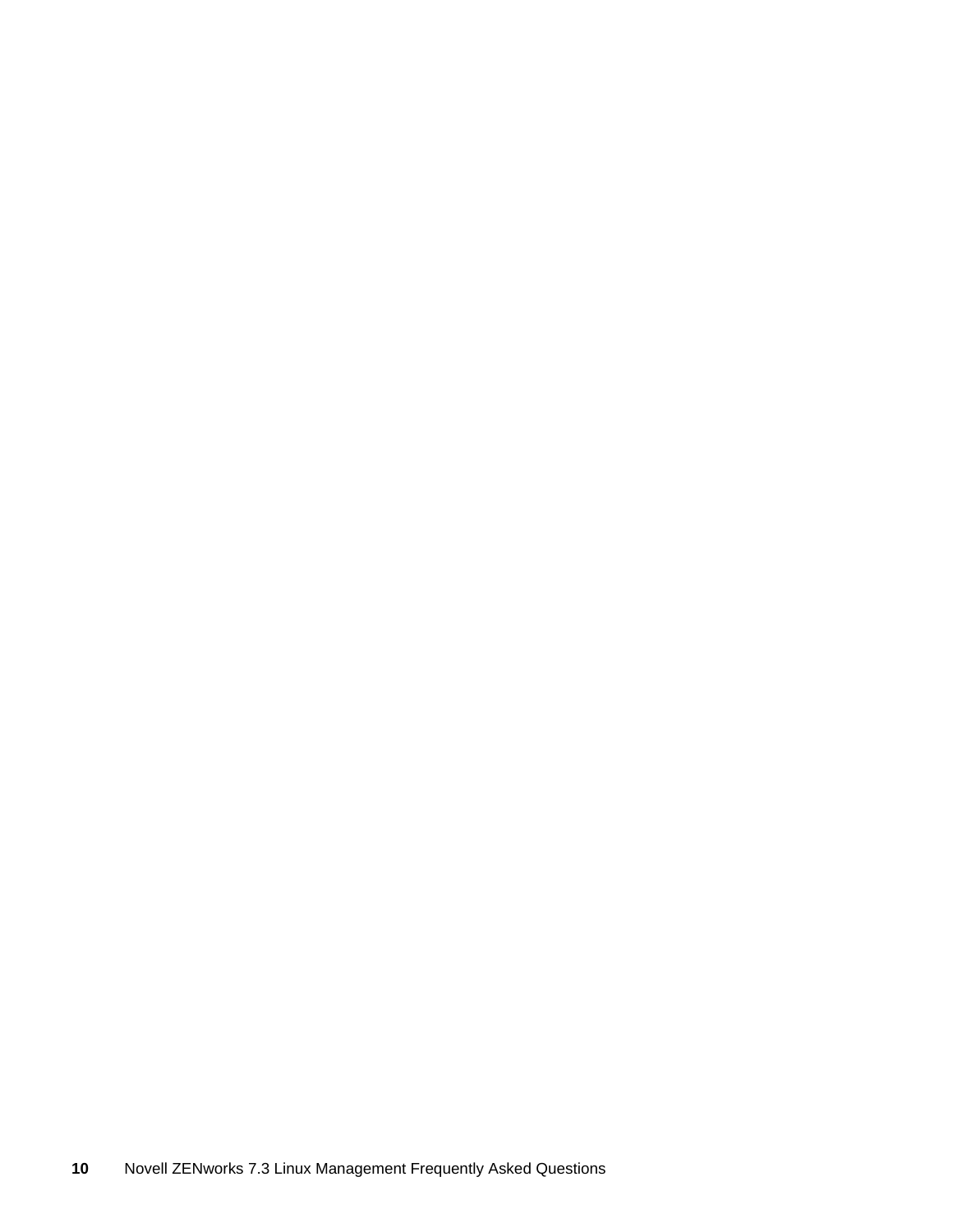# <span id="page-10-0"></span>2 <sup>2</sup>**ZENworks Linux Management Frequently Asked Questions**

<span id="page-10-2"></span>Review the following sections to find answers to some of the frequently asked questions in ZENworks Linux Management:

- Section 2.1, ["Installation,"](#page-10-1) on page 11
- Section 2.2, ["Registration,"](#page-13-0) on page 14
- Section 2.3, "Bundles and Package [Management,"](#page-13-1) on page 14
- Section 2.4, "Remote [Management,"](#page-25-0) on page 26
- Section 2.5, "Event [Monitoring,"](#page-27-0) on page 28

## <span id="page-10-1"></span>**2.1 Installation**

- How can I know which version of ZENworks Linux [Management](#page-11-0) is installed on my device?
- How can I know which hot patch version is [installed](#page-11-1) on my device?
- How can I automate the agent [installation](#page-11-2) in my zone?
- Which ports are used by the ZENworks Linux [Management](#page-11-3) server?
- Which ports are used by the ZENworks Linux [Management](#page-11-4) agent?
- What is the difference between the ZENworks Linux [Management](#page-11-6) agent that is packaged with the SUSE Linux Enterprise 10 [distribution](#page-11-6) and the one provided by ZENworks Linux [Management](#page-11-6) installation?
- ◆ How can I get zmd debug messages in the zmd-[messages.log](#page-11-5) file while running the ZLM-install [script?](#page-11-5)
- How can I overcome the EXT3 [subdirectories](#page-12-2) limitation for ZENworks 7.x Linux Management server package [repository?](#page-12-2)
- How do I install or upgrade ZENworks 7.3 Linux [Management](#page-12-0) Agent on a device that has ZENworks Desktop [Management](#page-12-0) 7 for Linux installed?
- How do I install ZENworks 7.3 Linux [Management](#page-12-1) Agent on a device that has ZENworks [Configuration](#page-12-1) Management Primary Server installed?
- How do I upgrade ZENworks 7.3 Linux [Management](#page-12-3) Agent on a device that has ZENworks [Configuration](#page-12-3) Management Primary Server installed?
- How can I address some of the security [vulnerabilities](#page-12-5) in Tomcat 5.0.28 that is bundled with the ZENworks Linux [Management](#page-12-5) Server?
- How can I get the ZENworks Linux [Management](#page-12-6) Server to work when the IP address of the Primary Server or [Secondary](#page-12-6) Server is changed?
- How can I enable ZENworks Control Center login access to the ZENworks Linux [Management](#page-12-4) Server after the LDAP Server [\(eDirectory\)](#page-12-4) SSL certificate has expired?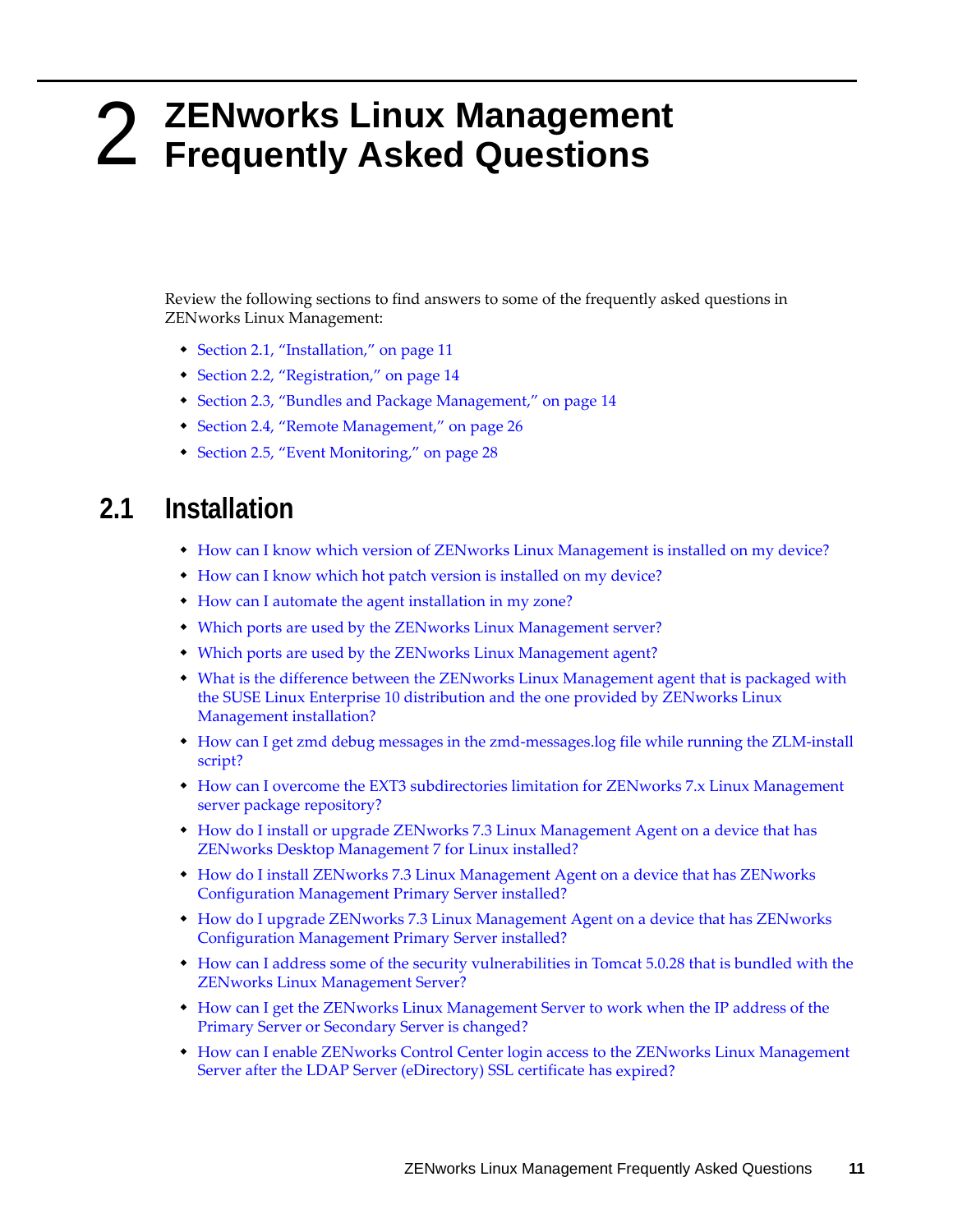- How can I generate custom ZENworks Linux [Management](#page-12-7) reports that are specific to several usability [requirements?](#page-12-7)
- How can I install a specific version of the zypp patch from the Novell Update [repository](#page-13-2) for the SLE10 or SLE11 [platform?](#page-13-2)

#### <span id="page-11-0"></span>**How can I know which version of ZENworks Linux Management is installed on my device?**

At the command prompt, enter the rug ping command. The version displayed for the ZENworks Management Daemon is the version of the ZENworks Linux Management that you are on.

#### <span id="page-11-1"></span>**How can I know which hot patch version is installed on my device?**

At the command prompt, enter the rug ping command to display the hot patch level.

#### <span id="page-11-2"></span>**How can I automate the agent installation in my zone?**

See "Automating Installation of the ZENworks Agent" in the *Novell ZENworks 7.3 Linux Management Installation Guide*.

#### <span id="page-11-3"></span>**Which ports are used by the ZENworks Linux Management server?**

See "Server Listening Ports" in the *Novell ZENworks 7.3 Linux Management Installation Guide*.

#### <span id="page-11-4"></span>**Which ports are used by the ZENworks Linux Management agent?**

See "Agent Listening Ports" in the *Novell ZENworks 7.3 Linux Management Installation Guide*.

#### <span id="page-11-6"></span>**What is the difference between the ZENworks Linux Management agent that is packaged with the SUSE Linux Enterprise 10 distribution and the one provided by ZENworks Linux Management installation?**

The ZENworks Linux Management agent that comes with the ZENworks Linux Management installation has scheduled deployments and policy management features that the SUSE Linux Enterprise agent does not have.

#### <span id="page-11-5"></span>**How can I get zmd debug messages in the zmd-messages.log file while running the ZLM-install script?**

While running the ZLM-install script, the  $log$ -level in zmd preferences is set to Info by default. Run the following command to get the debug messages in the zmd-messages.log file:

zlm-install --zmd-debug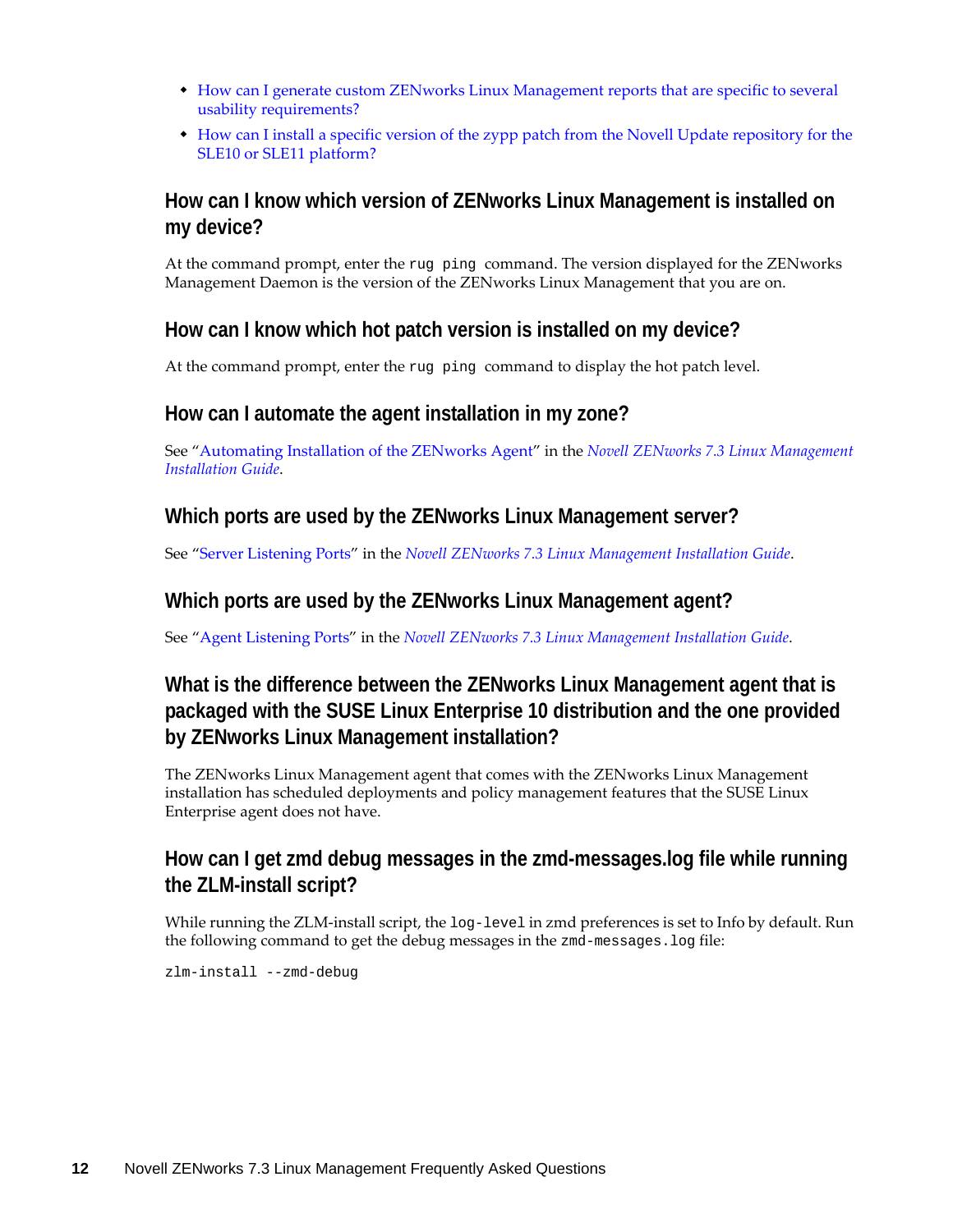#### <span id="page-12-2"></span>**How can I overcome the EXT3 subdirectories limitation for ZENworks 7.x Linux Management server package repository?**

See the Novell Cool Solutions article Overcoming the EXT3 [Subdirectories](http://www.novell.com/communities/node/8492/overcoming-ext3-subdirectories-limitation-zenworks-7x-linux-management-server-package-repo#Cleaning%20the%20ZENworks%20Package%20Repository) Limitation for ZENworks 7.x Linux [Management](http://www.novell.com/communities/node/8492/overcoming-ext3-subdirectories-limitation-zenworks-7x-linux-management-server-package-repo#Cleaning%20the%20ZENworks%20Package%20Repository) Server Package Repository (http://www.novell.com/communities/node/8492/ overcoming‐ext3‐subdirectories‐limitation‐zenworks‐7x‐linux‐management‐server‐package‐ repo#Cleaning%20the%20ZENworks%20Package%20Repository).

## <span id="page-12-0"></span>**How do I install or upgrade ZENworks 7.3 Linux Management Agent on a device that has ZENworks Desktop Management 7 for Linux installed?**

See TIDs 7004069 and 7003574 at Novell [Support](http://www.novell.com/support/) (http://www.novell.com/support/).

## <span id="page-12-1"></span>**How do I install ZENworks 7.3 Linux Management Agent on a device that has ZENworks Configuration Management Primary Server installed?**

See TID 7003939 at Novell [Support](http://www.novell.com/support/) (http://www.novell.com/support/).

#### <span id="page-12-3"></span>**How do I upgrade ZENworks 7.3 Linux Management Agent on a device that has ZENworks Configuration Management Primary Server installed?**

See TID 7005160 at Novell [Support](http://www.novell.com/support/) (http://www.novell.com/support/).

#### <span id="page-12-5"></span>**How can I address some of the security vulnerabilities in Tomcat 5.0.28 that is bundled with the ZENworks Linux Management Server?**

This patch is applicable for Interim Release 4. See TID 7006398 at Novell [Support](http://www.novell.com/support/) (http:// www.novell.com/support/).

#### <span id="page-12-6"></span>**How can I get the ZENworks Linux Management Server to work when the IP address of the Primary Server or Secondary Server is changed?**

See the TID 3000360 at Novell [Support](http://www.novell.com/support/) (http://www.novell.com/support/).

#### <span id="page-12-4"></span>**How can I enable ZENworks Control Center login access to the ZENworks Linux Management Server after the LDAP Server (eDirectory) SSL certificate has expired?**

See the Novell Cool Solutions article Enable ZCC Login Access to the ZLM Server after [Expiration](http://www.novell.com/communities/node/9360/zcc-login-zlm-server-unallowed-expiration-edir-ldap-server-ssl-certificate) of (eDir) LDAP Server SSL [Certificate](http://www.novell.com/communities/node/9360/zcc-login-zlm-server-unallowed-expiration-edir-ldap-server-ssl-certificate) (http://www.novell.com/communities/node/9360/zcc‐login‐zlm‐ server-unallowed-expiration-edir-ldap-server-ssl-certificate).

#### <span id="page-12-7"></span>**How can I generate custom ZENworks Linux Management reports that are specific to several usability requirements?**

See the Novell Cool Solutions article ZLM Custom [Reporting](http://www.novell.com/communities/node/11267/zlm-custom-reporting-utility-v01) Utility (http://www.novell.com/ communities/node/11267/zlm-custom-reporting-utility-v01).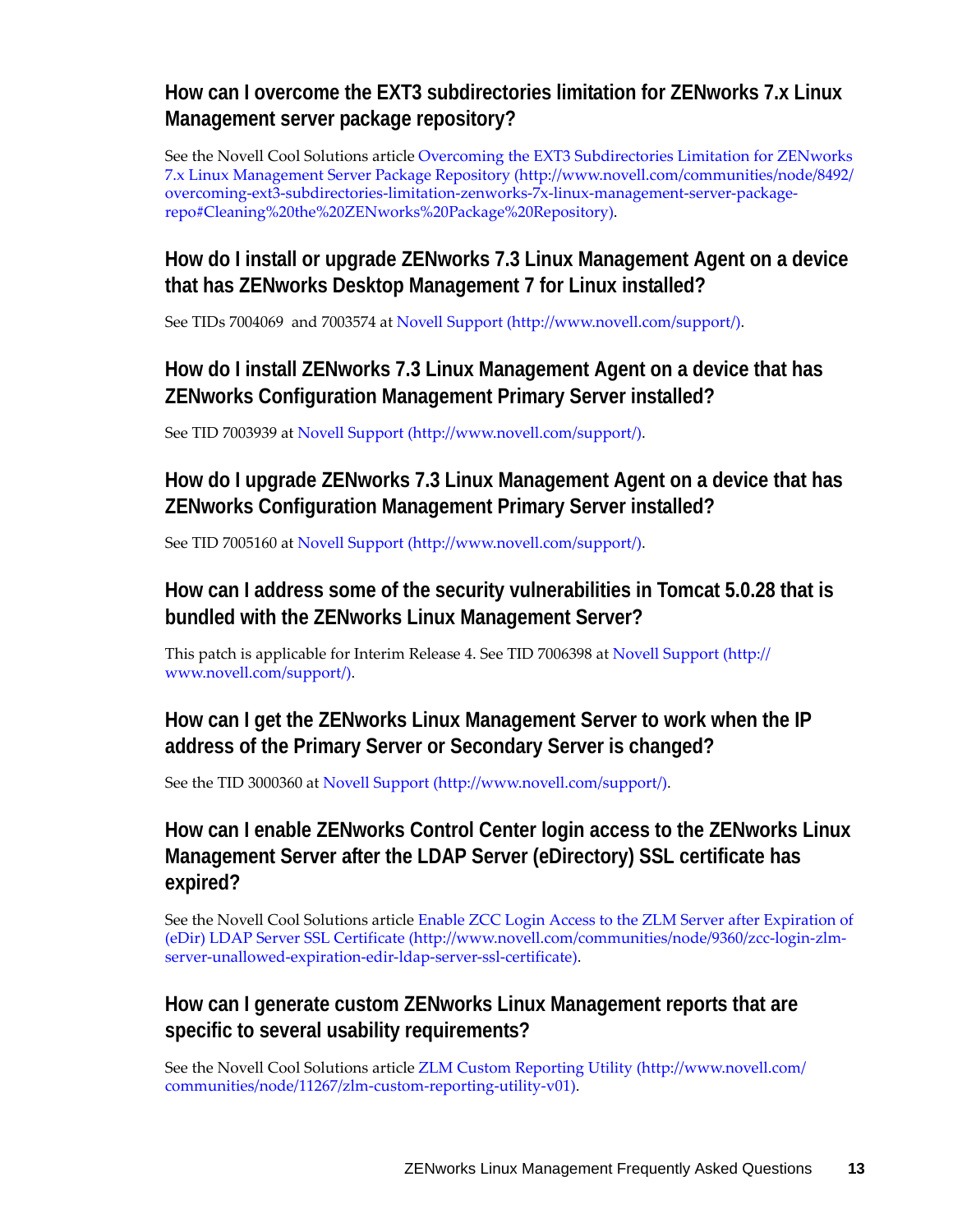#### <span id="page-13-2"></span>**How can I install a specific version of the zypp patch from the Novell Update repository for the SLE10 or SLE11 platform?**

Installing a specific version of the zypp patch from the Novell Update repository might lead to installing or updating with the most recent packages if available from any of its later patch versions. Installing a specific version of the patch might conflict with the existing packages version: therefore, to avoid any conflict, you can use a dependency solver to select the newer packages, if available.

For example, rug in -t patch slesp3-kernel-7261-0 might not have the version of packages that is present in the specified patch, but the solver might choose to install newer packages if they are available as part of the latest patch.

# <span id="page-13-0"></span>**2.2 Registration**

- Can I register a base SUSE Linux Enterprise 10 device to the ZENworks Linux [Management](#page-13-3) 7.2.x [zone?](#page-13-3)
- How can I avoid multiple [registration](#page-13-4) entries of a managed device to the ZENworks Linux [Management](#page-13-4) zone?

#### <span id="page-13-3"></span>**Can I register a base SUSE Linux Enterprise 10 device to the ZENworks Linux Management 7.2.x zone?**

Yes. You can register a SUSE Linux Enterprise 10 device to a ZENworks Linux Management 7.2.x zone. However, all the features of a ZENworks Linux Management agent are not available because SUSE Linux Enterprise 10 does not have all the features of the ZENworks Linux Management agent.

#### <span id="page-13-4"></span>**How can I avoid multiple registration entries of a managed device to the ZENworks Linux Management zone?**

Use the following command to re-register an existing device to the ZENworks Linux Management zone:

rug service-add --rebuild -t ZENworks *ZENworks\_server\_address*

# <span id="page-13-1"></span>**2.3 Bundles and Package Management**

- How can I know if updates are [available](#page-14-0) for my device?
- How can I know if patch updates are available for a SUSE Linux [Enterprise](#page-15-0) 10 device?
- How can I know if updates are [available](#page-15-1) for my device if I have logged in to the GNOME desktop or KDE desktop on a [managed](#page-15-1) device?
- What is the difference between [mandatory](#page-15-2) bundles and non‐mandatory bundles?
- What are the different statuses of a bundle on a [managed](#page-15-3) device?
- What are the different statuses of a package on a [managed](#page-15-4) device?
- Why does the ZMD show fewer installed packages than are shown by the rpm ‐qa [command?](#page-16-0)
- When can I use an NFS mounted directory as a ZMD cache [directory?](#page-16-1)
- Does the RPM [command](#page-16-2) that I use to install packages reflect in the bundle status and package [status?](#page-16-2)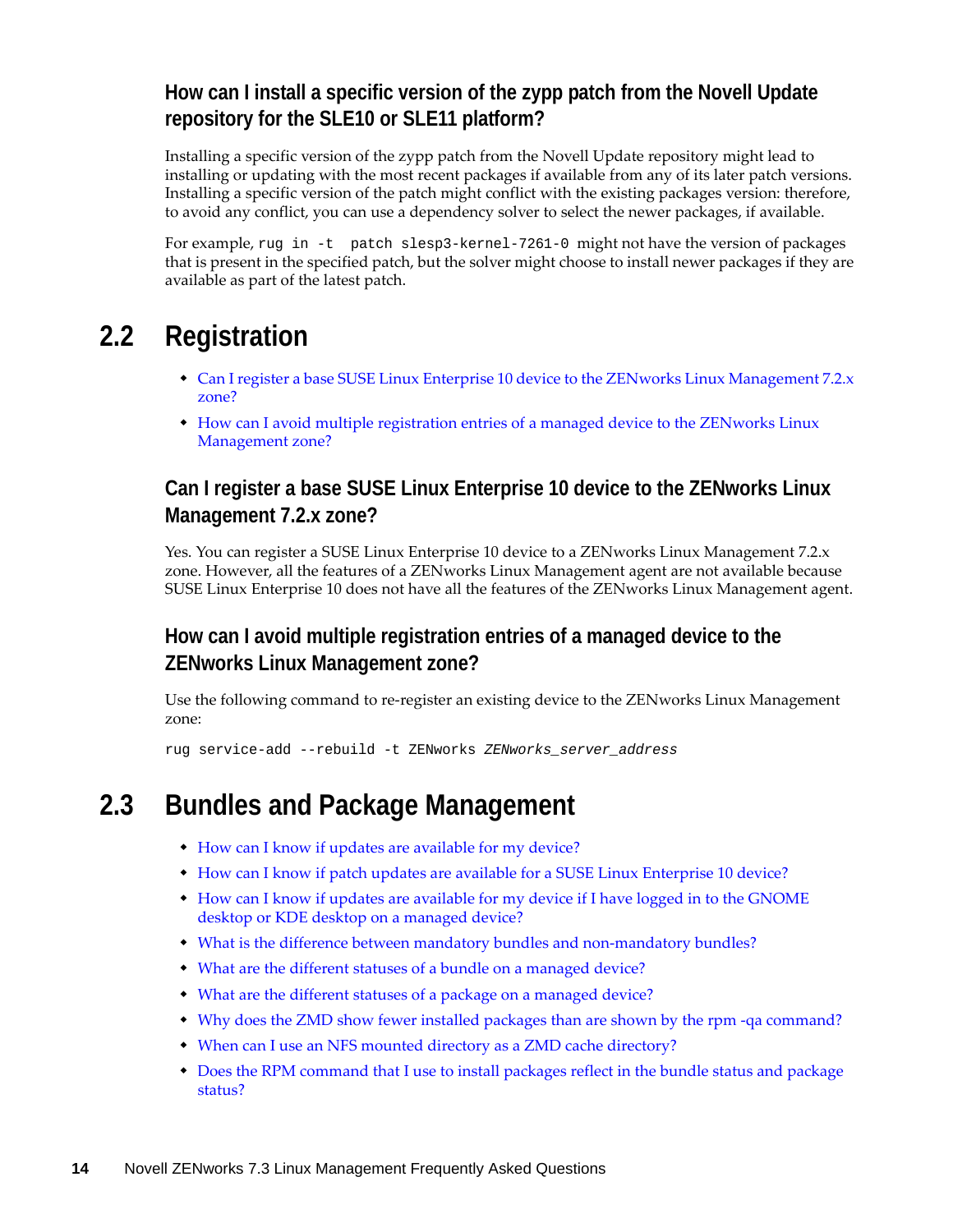- ◆ The rug bundle-packages [command](#page-16-3) shows the status of packages as not installed even though the rug bundle‐list [command](#page-16-3) shows that the bundle is installed.
- How can I upgrade a device from SUSE Linux Enterprise 10 to SUSE Linux [Enterprise](#page-16-4) 10 SP1 by using ZENworks Linux [Management?](#page-16-4)
- How can I upgrade a device from SUSE Linux [Enterprise](#page-17-0) 10 SP1 to SUSE Linux Enterprise 10 SP2 by using ZENworks Linux [Management?](#page-17-0)
- How can I upgrade a device from SUSE Linux [Enterprise](#page-17-1) 10 SP2 to SUSE Linux Enterprise 10 SP3 by using ZENworks Linux [Management?](#page-17-1)
- How can I upgrade a device from SUSE Linux [Enterprise](#page-18-0) 10 SP3 to SUSE Linux Enterprise 10 SP4 by using ZENworks Linux [Management?](#page-18-0)
- How can I upgrade a device from SUSE Linux Enterprise 11 to SUSE Linux [Enterprise](#page-19-0) 11 SP1 by using ZENworks Linux [Management?](#page-19-0)
- How can I upgrade a device from SUSE Linux [Enterprise](#page-20-1) 11 SP1 to SUSE Linux Enterprise 11 SP2 by using ZENworks Linux [Management?](#page-20-1)
- How can I upgrade a device from Open Enterprise Server 2 SP1 to Open [Enterprise](#page-20-0) Server 2 SP2 by using ZENworks Linux [Management?](#page-20-0)
- How can I upgrade a device from Open Enterprise Server 2 SP2 to Open [Enterprise](#page-21-2) Server 2 SP3 by using ZENworks Linux [Management?](#page-21-2)
- How do I install a bundled [PostgreSQL](#page-21-0) database to its own mounted NFS server?
- How do I install a bundled [PostgreSQL](#page-21-1) database to a local mounted hard disk?
- How can I upgrade SLES 9 to SLES 11 with ZENworks 7.3 Linux [Management](#page-22-3) installed?
- How can I upgrade SLES 10 to SLES 11 or SLED 10 to SLED 11 with [ZENworks](#page-22-0) 7.3 Linux [Management](#page-22-0) installed?
- How do I upgrade packages across different [architectures](#page-22-1) by using an RPM bundle on a managed device that has ZENworks 7.3 Linux [Management](#page-22-1) Hot Patch 1 or later installed?
- "How do I mirror software from an SMT repository to a ZENworks Linux [Management](#page-22-2) Server?" on [page 23](#page-22-2)
- "How can I create a copy of a catalog on the ZENworks Linux [Management](#page-23-1) Server?" on page 24
- "How can I know the bundle size based on the payload [content?"](#page-23-0) on page 24
- "How can I automate deletion of the orphan RPM packages from the [ZENworks](#page-23-2) Linux [Management](#page-23-2) package repository?" on page 24
- "How can I apply SLE 10 Service Pack [updates](#page-23-3) to devices that are offline or that have limited connectivity to the ZENworks Linux [Management](#page-23-3) server?" on page 24
- "How can I update the SUSE Linux [Enterprise](#page-24-1) 10 SP3 data after online migration from SP2 to SP3 by using the SLE10‐SP3‐Online‐bundle in ZENworks Linux [Management?"](#page-24-1) on page 25
- "How can I get automatic [notification](#page-24-0) for the new patches or updates published in the Novell Update Channel (NCC) for the specific [products?"](#page-24-0) on page 25
- "How can I update the [supported](#page-24-3) RHEL devices by using the RES update bundle mirrored from the Novell Update Channel as part of the SLES expanded [support?"](#page-24-3) on page 25
- "How can I update the [supported](#page-24-2) RHEL 6 Servers by using the RES update bundle mirrored from the Novell Update Channel as part of the SLES expanded [support?"](#page-24-2) on page 25

#### <span id="page-14-0"></span>**How can I know if updates are available for my device?**

At the command prompt, enter the rug list-updates command to view the updates that are available for your device.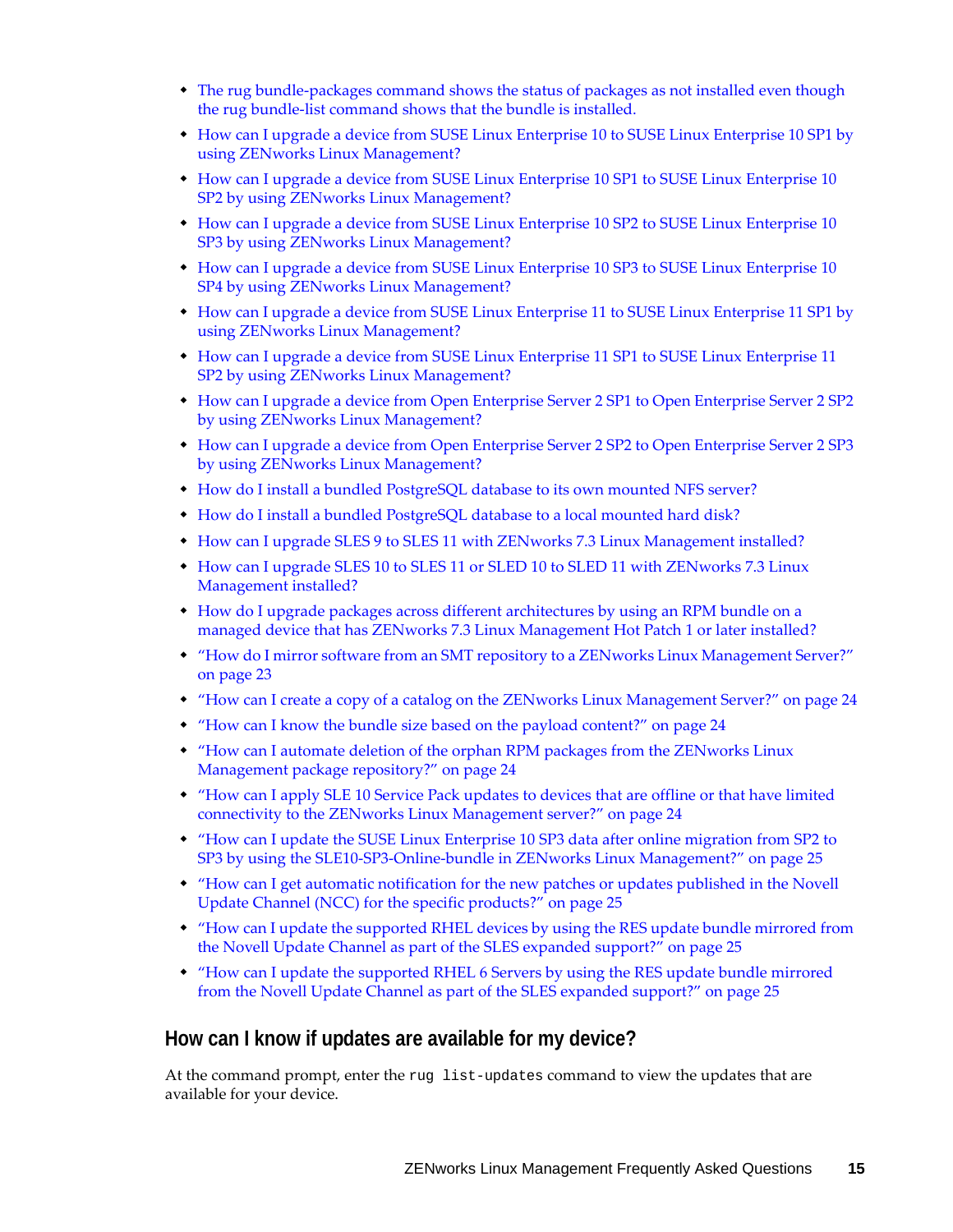#### <span id="page-15-0"></span>**How can I know if patch updates are available for a SUSE Linux Enterprise 10 device?**

At the command prompt, enter the rug list-updates -t patch command to view the patch updates that are available for the SUSE Linux Enterprise 10 device.

#### <span id="page-15-1"></span>**How can I know if updates are available for my device if I have logged in to the GNOME desktop or KDE desktop on a managed device?**

If you are logged in to the GNOME desktop or KDE desktop, the globe icon on the panel changes to an orange exclamation mark if there are updates available for your device. Click the icon to view the list of updates.

#### <span id="page-15-2"></span>**What is the difference between mandatory bundles and non-mandatory bundles?**

A mandatory bundle is assigned directly to a managed device. You cannot uninstall a mandatory bundle from a device on which the complete ZENworks Linux Management is installed.

A non‐mandatory bundle is assigned to a catalog, and the catalog is assigned to a device. These bundles are optional and are not automatically installed on the device. Non-mandatory bundles fulfil the dependencies required to install packages.

#### <span id="page-15-3"></span>**What are the different statuses of a bundle on a managed device?**

Refer to the following table to understand the different statuses of a bundle on a managed device:

| <b>Status</b> | <b>Description</b>                                            |
|---------------|---------------------------------------------------------------|
| $6 - 6$       | Bundle is not installed on the device.                        |
| j.            | Bundle is installed on the device.                            |
| $\star$       | Bundle is partially installed on the device.                  |
| $\mathsf{v}$  | A different version of the bundle is installed on the device. |

*Table 2-1 Bundle Status on a Managed Device*

#### <span id="page-15-4"></span>**What are the different statuses of a package on a managed device?**

Refer to the following table to understand the different statuses of a package on a managed device:

| <b>Status</b>  | <b>Description</b>                                                                    |
|----------------|---------------------------------------------------------------------------------------|
| 6 <sub>6</sub> | Package is not installed on the device.                                               |
|                | Package is installed on the device.                                                   |
| <b>S</b>       | The package in the bundle is of a lower version than<br>that installed on the device. |
| v              | A different version of the package is installed on the<br>device.                     |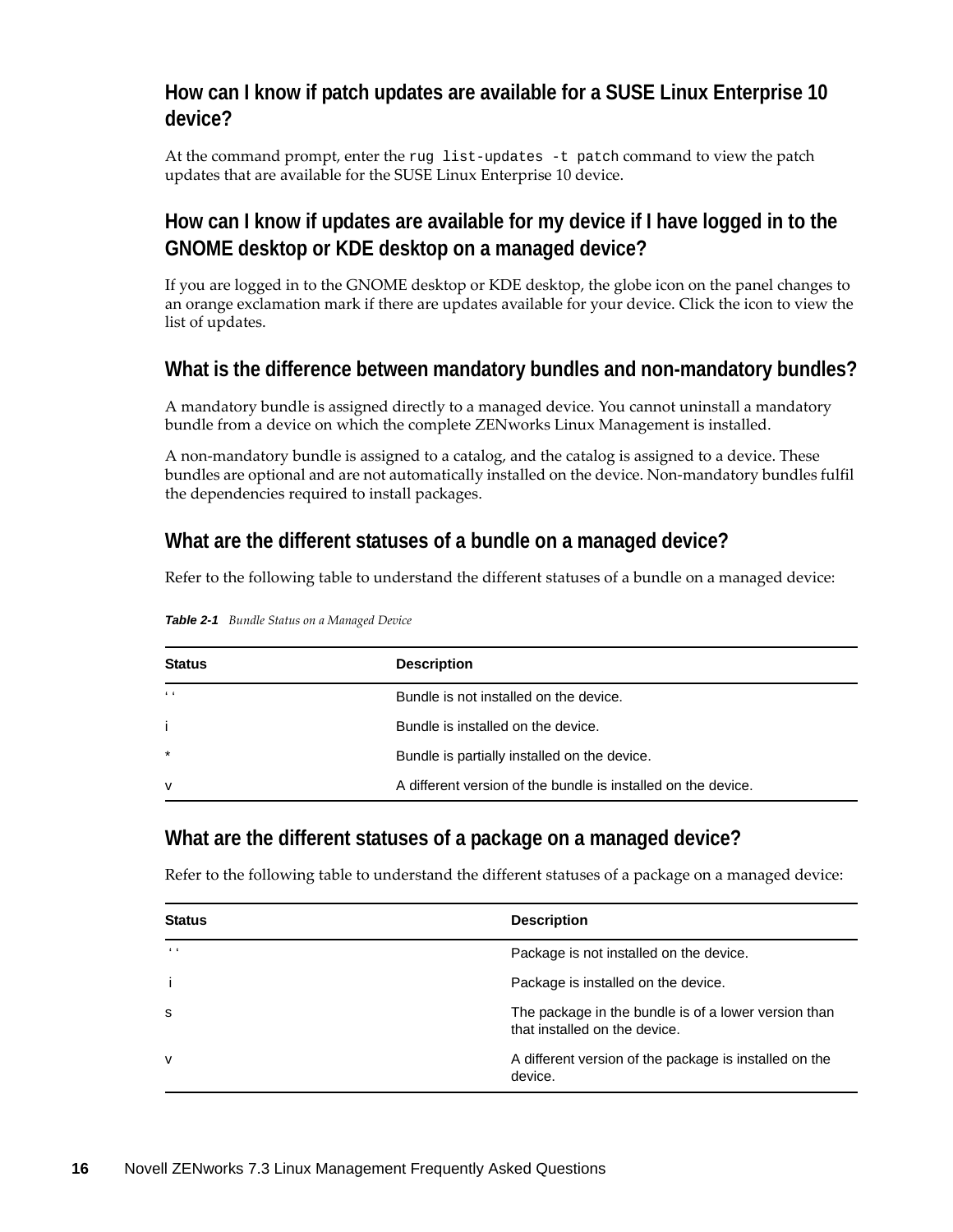#### <span id="page-16-0"></span>**Why does the ZMD show fewer installed packages than are shown by the rpm -qa command?**

The rpm  $-qa$  command shows the imported GPG keys (gpg-pubkey-xxxxxxx-xxxxxxx) that are not actual packages as installed packages. The ZMD filters the GPG keys from the list of installed packages, and therefore shows fewer installed packages than are shown by the rpm -qa command.

#### <span id="page-16-1"></span>**When can I use an NFS mounted directory as a ZMD cache directory?**

If you encounter an insufficient disk space error in the partition that has the ZMD cache directory, you can use an NFS mounted directory as a ZMD cache directory.

#### <span id="page-16-2"></span>**Does the RPM command that I use to install packages reflect in the bundle status and package status?**

Yes. The ZMD monitors the rpm DB/var/lib/rpm/Packages directory for any changes in the RPM database, and updates the bundle status and package status appropriately.

#### <span id="page-16-3"></span>**The rug bundle-packages command shows the status of packages as not installed even though the rug bundle-list command shows that the bundle is installed.**

If you have set the *Freshen* flag for some or all of the packages while installing a bundle, those packages are upgraded only if an earlier version of the package is already installed. If no earlier version of the package exists on the device, the packages in the bundle are not installed even though the bundle is installed. Therefore, the status of these packages is displayed as not installed when you run the rug bundle-packages command.

## <span id="page-16-4"></span>**How can I upgrade a device from SUSE Linux Enterprise 10 to SUSE Linux Enterprise 10 SP1 by using ZENworks Linux Management?**

**1** Mirror the SLE\*10‐SP1‐Online Catalog and SLE\*10‐Updates Catalog from Novell [Updates](https://nu.novell.com/repo) (https://nu.novell.com/repo) to your ZENworks Linux Management server by using zlmmirror.

This server requires authentication with your Novell Customer Center (NCC) account name and password.

<span id="page-16-5"></span>**2** (Optional) Assign the monolithic SLE\*10‐Updates‐bundle from the Updates Catalog to the managed devices. After the bundle is installed, remove the assigned bundle from the device.

For more information on how to assign the bundle, see "Assigning Bundles" in the *Novell ZENworks 7.3 Linux Management Administration Guide*.

<span id="page-16-6"></span>**3** Assign the SLE\*10-SP1-Online bundle from the Online Catalog to the managed device.

For more information on how to assign the bundle, see "Assigning Bundles" in the *Novell ZENworks 7.3 Linux Management Administration Guide*.

**4** Install the bundle, then restart the managed device.

**NOTE**: If you want the existing kernel on the device to be updated by the new kernel, change the *Install Type* for all the kernel packages from *Install to Upgrade* in ZENworks Control Center in the bundles specified in [Step 2](#page-16-5) and [Step 3.](#page-16-6)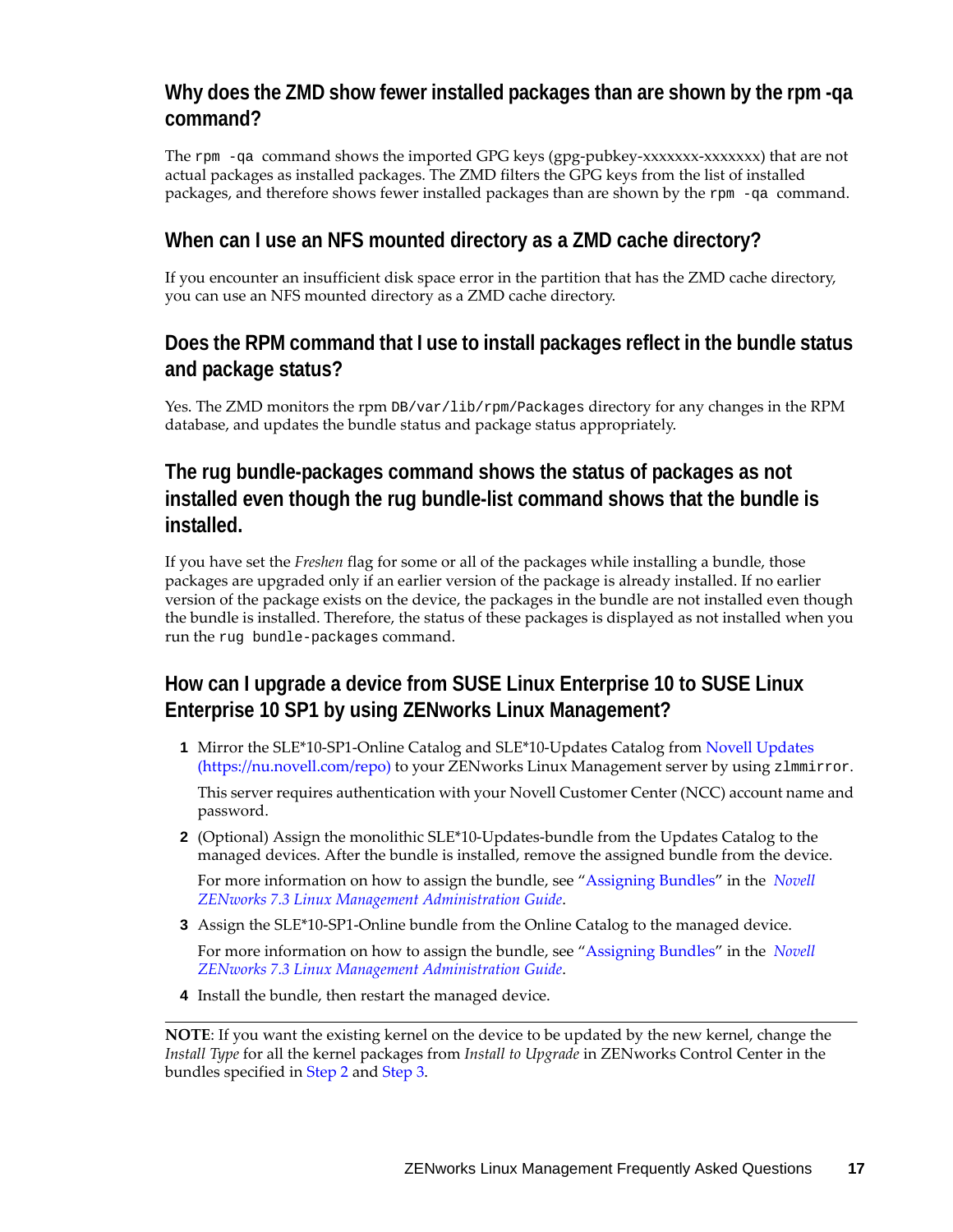You can install these bundles by either directly assigning them from the ZENworks Linux Management server or manually installing them on the managed device by using the rug bin command. If the bundles are manually installed on the device, ensure that the assigned catalog contains either a single monolithic bundle or all patch bundles.

If the Catalog has only a monolithic bundle, it can be installed by using rug bin directly. If the Catalog has all the patch bundles, then you should run rug bin --entire-catalog to install all its bundles, excluding the monolithic bundle.

## <span id="page-17-0"></span>**How can I upgrade a device from SUSE Linux Enterprise 10 SP1 to SUSE Linux Enterprise 10 SP2 by using ZENworks Linux Management?**

**1** Mirror the SLE\*10‐SP2‐Online Catalog and SLE\*10‐SP1‐Updates Catalog from Novell [Updates](https://nu.novell.com/repo) (https://nu.novell.com/repo) to your ZENworks Linux Management server by using zlmmirror.

This server requires authentication with your Novell Customer Center (NCC) account name and password.

<span id="page-17-2"></span>**2** (Optional) Assign the monolithic SLE\*10‐Updates‐bundle from the Updates Catalog to the managed devices. After the bundle is installed, remove the assigned bundle from the device.

For more information on how to assign the bundle, see "Assigning Bundles" in the *Novell ZENworks 7.3 Linux Management Administration Guide*.

<span id="page-17-3"></span>**3** Assign the SLE\*10-SP2-Online bundle from the Online Catalog to the managed device.

For more information on how to assign the bundle, see "Assigning Bundles" in the *Novell ZENworks 7.3 Linux Management Administration Guide*

**4** Install the bundle, then restart the managed device.

**NOTE**: If you want the existing kernel on the device to be updated by the new kernel, change the *Install Type* for all the kernel packages from *Install to Upgrade* in ZENworks Control Center in the bundles specified in [Step 2](#page-17-2) and [Step 3.](#page-17-3)

For more information, see "Editing Bundles" in the *Novell ZENworks 7.3 Linux Management Administration Guide*.

You can install these bundles by either directly assigning them from the ZENworks Linux Management server or manually installing them on the managed device by using the rug bin command. If the bundles are manually installed on the device, ensure that the assigned catalog contains either a single monolithic bundle or all patch bundles.

If the Catalog has only a monolithic bundle, it can be installed by using rug bin directly. If the Catalog has all the patch bundles, then you should run rug bin --entire-catalog to install all its bundles, excluding the monolithic bundle.

## <span id="page-17-1"></span>**How can I upgrade a device from SUSE Linux Enterprise 10 SP2 to SUSE Linux Enterprise 10 SP3 by using ZENworks Linux Management?**

**1** Mirror the SLE\*10‐SP3‐Online Catalog and SLE\*10‐SP2‐Updates Catalog from Novell [Updates](https://nu.novell.com/repo) (https://nu.novell.com/repo) to your ZENworks Linux Management server by using zlmmirror. This server requires authentication with your Novell Customer Center (NCC) account name and password.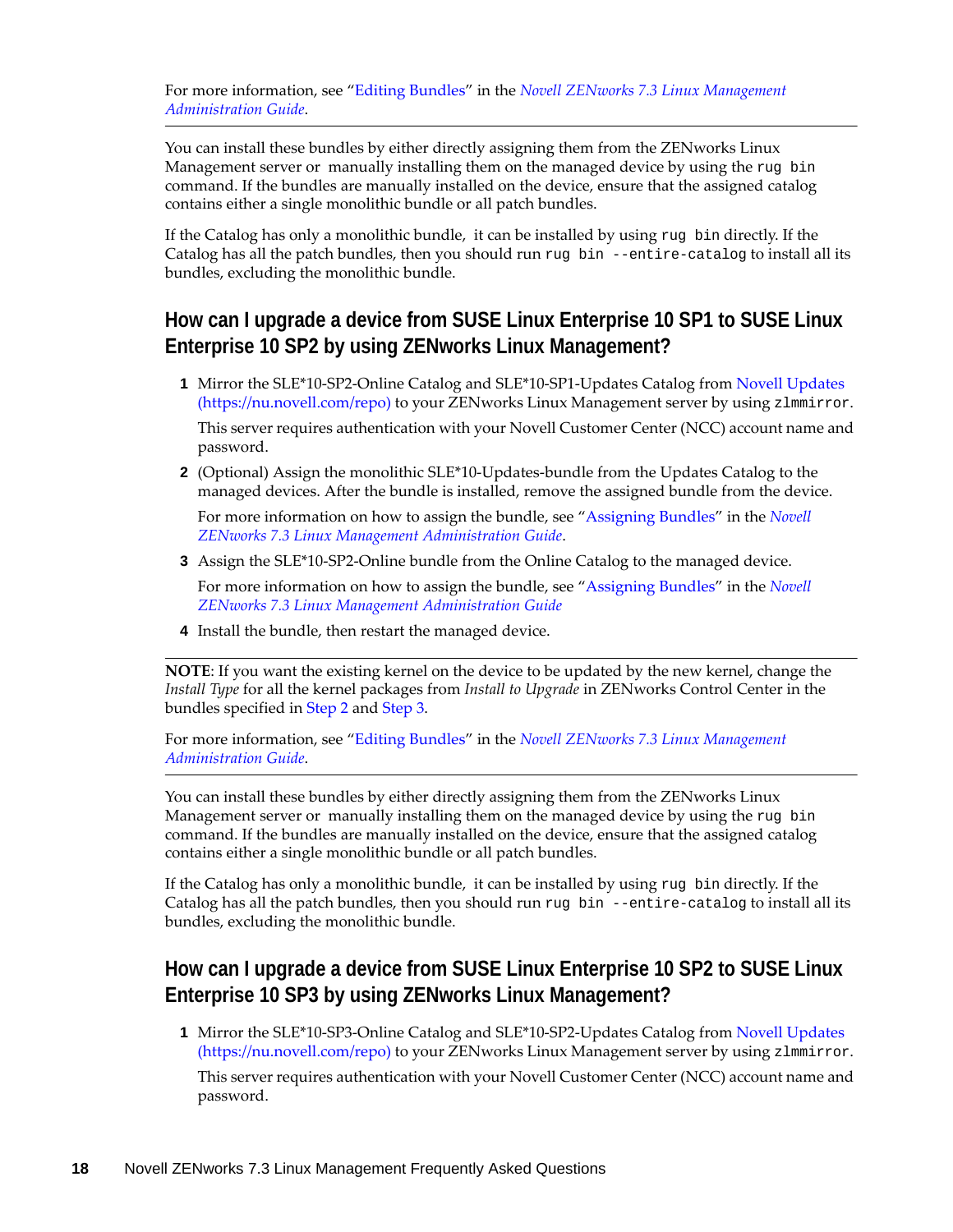<span id="page-18-1"></span>**2** (Optional) Assign the monolithic SLE\*10‐SP2‐Updates‐bundle from the Updates Catalog to the managed devices. After the bundle is installed, remove the assigned bundle from the device.

For more information on how to assign the bundle, see "Assigning Bundles" in the *Novell ZENworks 7.3 Linux Management Administration Guide*

- <span id="page-18-2"></span>**3** Assign the SLE\*10-SP3-Online bundle from the Online Catalog to the managed device.
	- For more information on how to assign the bundle, see "Assigning Bundles" in the *Novell ZENworks 7.3 Linux Management Administration Guide*
- **4** Install the bundle, then restart the managed device.

**NOTE**: If you want the existing kernel on the device to be updated by the new kernel, change the *Install Type* for all the kernel packages from *Install to Upgrade* in ZENworks Control Center in the bundles specified in [Step 2](#page-18-1) and [Step 3.](#page-18-2)

For more information, see "Editing Bundles" in the *Novell ZENworks 7.3 Linux Management Administration Guide*.

You can install these bundles by either directly assigning them from the ZENworks Linux Management server or manually installing them on the managed device by using the rug bin command. If the bundles are manually installed on the device, ensure that the assigned catalog contains either a single monolithic bundle or all patch bundles.

If the Catalog has only a monolithic bundle, it can be installed by using rug bin directly. If the Catalog has all the patch bundles, then you should run rug bin --entire-catalog to install all its bundles, excluding the monolithic bundle.

#### <span id="page-18-0"></span>**How can I upgrade a device from SUSE Linux Enterprise 10 SP3 to SUSE Linux Enterprise 10 SP4 by using ZENworks Linux Management?**

**1** Mirror the SLE\*10‐SP4‐Online Catalog and SLE\*10‐SP3‐Updates Catalog from Novell [Updates](https://nu.novell.com/repo) (https://nu.novell.com/repo) to your ZENworks Linux Management server by using zlmmirror.

This server requires authentication with your Novell Customer Center (NCC) account name and password.

**2** (Optional) Assign the monolithic SLE\*10‐SP3‐Updates‐bundle from the Updates Catalog to the managed devices. After the bundle is installed, remove the assigned bundle from the device.

For more information on how to assign the bundle, see "Assigning Bundles" in the *Novell ZENworks 7.3 Linux Management Administration Guide*

**3** Assign the SLE\*10-SP4-Online bundle from the Online Catalog to the managed device.

For more information on how to assign the bundle, see "Assigning Bundles" in the *Novell ZENworks 7.3 Linux Management Administration Guide*

**4** Install the bundle, then restart the managed device.

**NOTE**: If you want the existing kernel on the device to be updated by the new kernel, change the *Install Type* for all the kernel packages from *Install to Upgrade* in ZENworks Control Center in the bundles specified in [Step 2](#page-18-1) and [Step 3.](#page-18-2)

For more information, see "Editing Bundles" in the *Novell ZENworks 7.3 Linux Management Administration Guide*.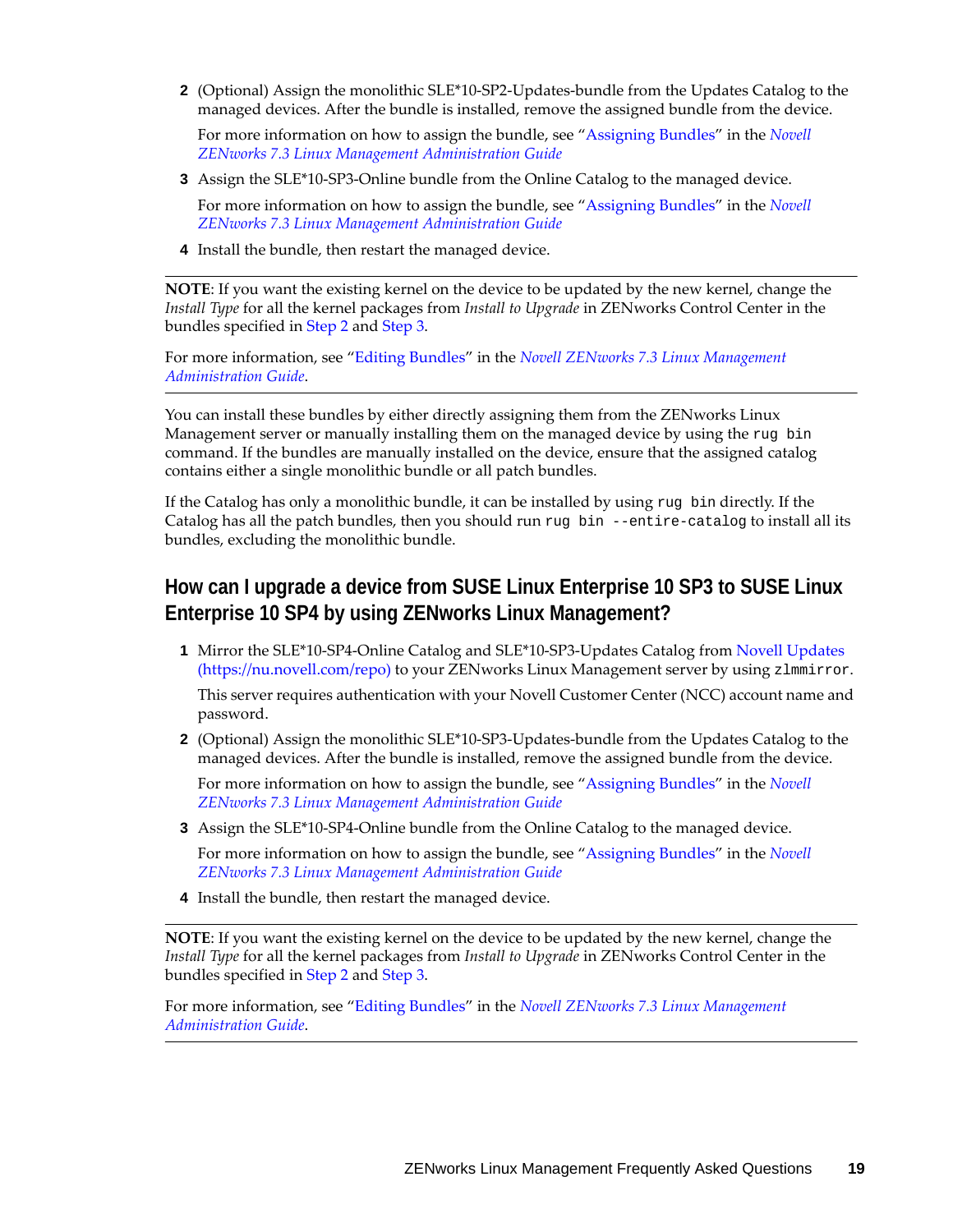You can install these bundles by either directly assigning them from the ZENworks Linux Management server or manually installing them on the managed device by using the rug bin command. If the bundles are manually installed on the device, ensure that the assigned catalog contains either a single monolithic bundle or all patch bundles.

If the Catalog has only a monolithic bundle, it can be installed by using rug bin directly. If the Catalog has all the patch bundles, then you should run rug bin --entire-catalog to install all its bundles, excluding the monolithic bundle.

## <span id="page-19-0"></span>**How can I upgrade a device from SUSE Linux Enterprise 11 to SUSE Linux Enterprise 11 SP1 by using ZENworks Linux Management?**

- **1** Mirror the SLE\*11‐Updates, SLE\*11‐Pool and SLE\*11‐SP1‐Pool Catalogs from Novell [Update](https://nu.novell.com/repo) (https://nu.novell.com/repo) to your ZENworks 7.3 Linux Management Server with IR3. This server requires authentication with your Novell account name and password.
- **2** Remove either the monolithic bundle or the patch bundles from the SLE\*11-Updates Catalog before assigning them to the managed devices, because this catalog has both the monolithic bundle and the patch bundles.
- **3** Assign the mirrored SLE\*11-Pool Catalog to the managed devices . It acts as a source to resolve package dependencies for updates being installed.
- **4** Change the *Install Type* in ZENworks Control Center for all the kernel packages from *Install* to *Upgrade* for the SLE\*11‐Updates‐bundle and SLE\*11‐SP1‐Pool‐bundle to allow upgrade of the existing kernel package being installed.

For more information, see "Editing Bundles" in the *Novell ZENworks 7.3 Linux Management Administration Guide*.

**5** Assign the mirrored catalog to the managed device that you want to upgrade.

For more information, see "Assigning Catalogs" in the *Novell ZENworks 7.3 Linux Management Administration Guide*.

- **6** On the managed device, subscribe to the SLE\*11-Updates Catalog, then run the rug bin SLE\*11-Updates-bundle command to update the SUSE Linux Enterprise 11 packages. You should run rug bin --entire-catalog SLE\*11-Updates-Catalog if the catalog contains the patch bundles.
- **7** When the packages are upgraded and the bundle is installed, log in to ZENworks Control Center and unassign the SLE\*11‐Updates and SLE\*11‐Pool Catalogs from the managed device.
- **8** Assign the SLE\*11‐SP1‐Pool Catalog to the managed device to update the device packages to SLE11 SP1.
- **9** On the managed device, subscribe to the SLE\*11-SP1-Pool Catalog, then install the SLE\*11-SP1-Pool-bundle by using the following command to upgrade the existing packages to SUSE Linux Enterprise 11 SP1:
- rug bin -r <*SLE\*11-SP1-Pool-bundle*>

If you want to update KDE packages while upgrading a device to SLE\*11‐SP1 by using the existing pool bundle, then you can use the rug dup command. rug dup command is used to upgrade distribution.

**NOTE**: You can use ZENworks Control Center instead of executing the rug bin command to directly assign the bundles from SLE\*11‐Updates and SLE\*11‐SP1‐Pool Catalogs to the managed device.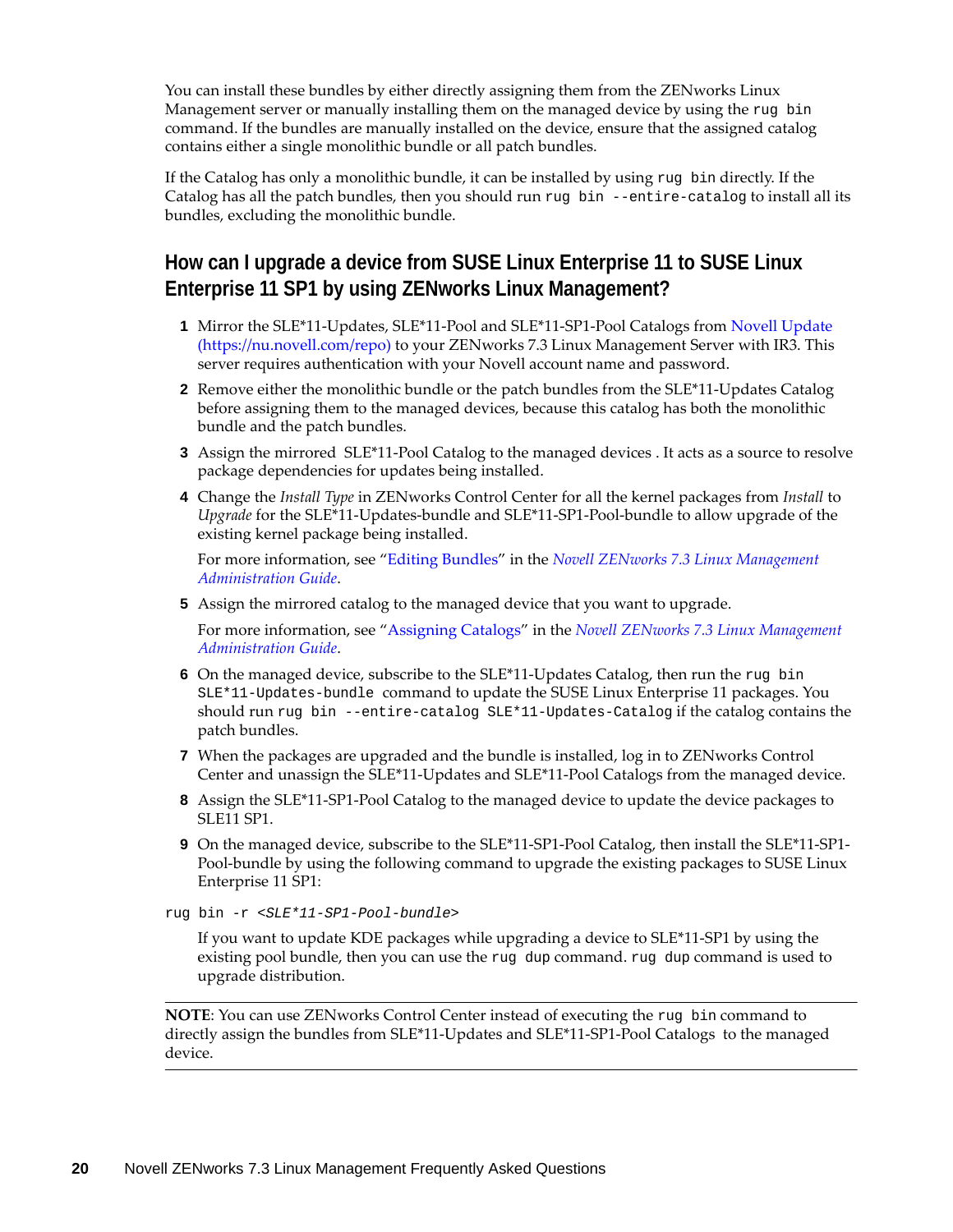#### <span id="page-20-1"></span>**How can I upgrade a device from SUSE Linux Enterprise 11 SP1 to SUSE Linux Enterprise 11 SP2 by using ZENworks Linux Management?**

- **1** Mirror the SLE\*11‐SP1‐Updates, SLE\*11‐SP1‐Pool and SLE\*11‐SP2‐Core Catalogs from [Novell](https://nu.novell.com/repo) [Update](https://nu.novell.com/repo) (https://nu.novell.com/repo) to your ZENworks 7.3 Linux Management Server with IR3. This server requires authentication with your Novell account name and password.
- **2** Remove either the monolithic bundle or the patch bundles from the SLE\*11-SP1-Updates Catalog before assigning them to the managed devices, because this catalog has both the monolithic bundle and the patch bundles.
- **3** Assign the mirrored SLE<sup>\*</sup>11-SP1-Pool Catalog to the managed devices. It acts as a source to resolve package dependencies for updates being installed.
- **4** Change the *Install Type* in ZENworks Control Center for all the kernel packages from *Install* to *Upgrade* for the SLE\*11‐SP1‐Updates‐bundle and SLE\*11‐SP2‐Core‐bundle to allow upgrade of the existing kernel package being installed.

For more information, see "Editing Bundles" in the *Novell ZENworks 7.3 Linux Management Administration Guide*.

**5** Assign the mirrored SLE\*11‐SP1‐Updates catalog to the managed device that you want to upgrade.

For more information, see "Assigning Catalogs" in the *Novell ZENworks 7.3 Linux Management Administration Guide*.

- **6** On the managed device, subscribe to the SLE<sup>\*</sup>11-SP1-Updates Catalog, then run the rug bin SLE\*11-SP1-Updates-bundle command to update the SUSE Linux Enterprise 11 packages. You should run rug bin --entire-catalog SLE\*11-SP1-Updates-Catalog if the catalog contains the patch bundles.
- **7** When the packages are upgraded and the bundle is installed, log in to ZENworks Control Center and unassign the SLE\*11‐SP1‐Updates Catalogs from the managed device.
- **8** Assign the SLE\*11‐SP2‐Core Catalog to the managed device to update the device packages to SLE11 SP1.
- **9** On the managed device, subscribe to the SLE\*11‐SP2‐Core Catalog, then install the SLE\*11‐SP2‐ Core-bundle by using the following command to upgrade the existing packages to SUSE Linux Enterprise 11 SP2:

rug bin -r <*SLE\*11-SP2-Core-bundle*>

If you want to update KDE packages while upgrading a device to SLE\*11‐SP2 by using the existing pool bundle, then you can use the rug dup command. rug dup command is used to upgrade distribution.

**NOTE**: You can use ZENworks Control Center instead of executing the rug bin command to directly assign the bundles from SLE\*11‐SP1‐Updates and SLE\*11‐SP2‐Core Catalogs to the managed device.

#### <span id="page-20-0"></span>**How can I upgrade a device from Open Enterprise Server 2 SP1 to Open Enterprise Server 2 SP2 by using ZENworks Linux Management?**

See Upgrading to OES 2 SP2 Through a ZENworks Linux [Management](http://www.novell.com/documentation/oes2/inst_oes_lx/data/appendix_upgrade_zlm.html) Server (http:// www.novell.com/documentation/oes2/inst\_oes\_lx/data/appendix\_upgrade\_zlm.html) in the *OES 2 SP2 Installation Guide*.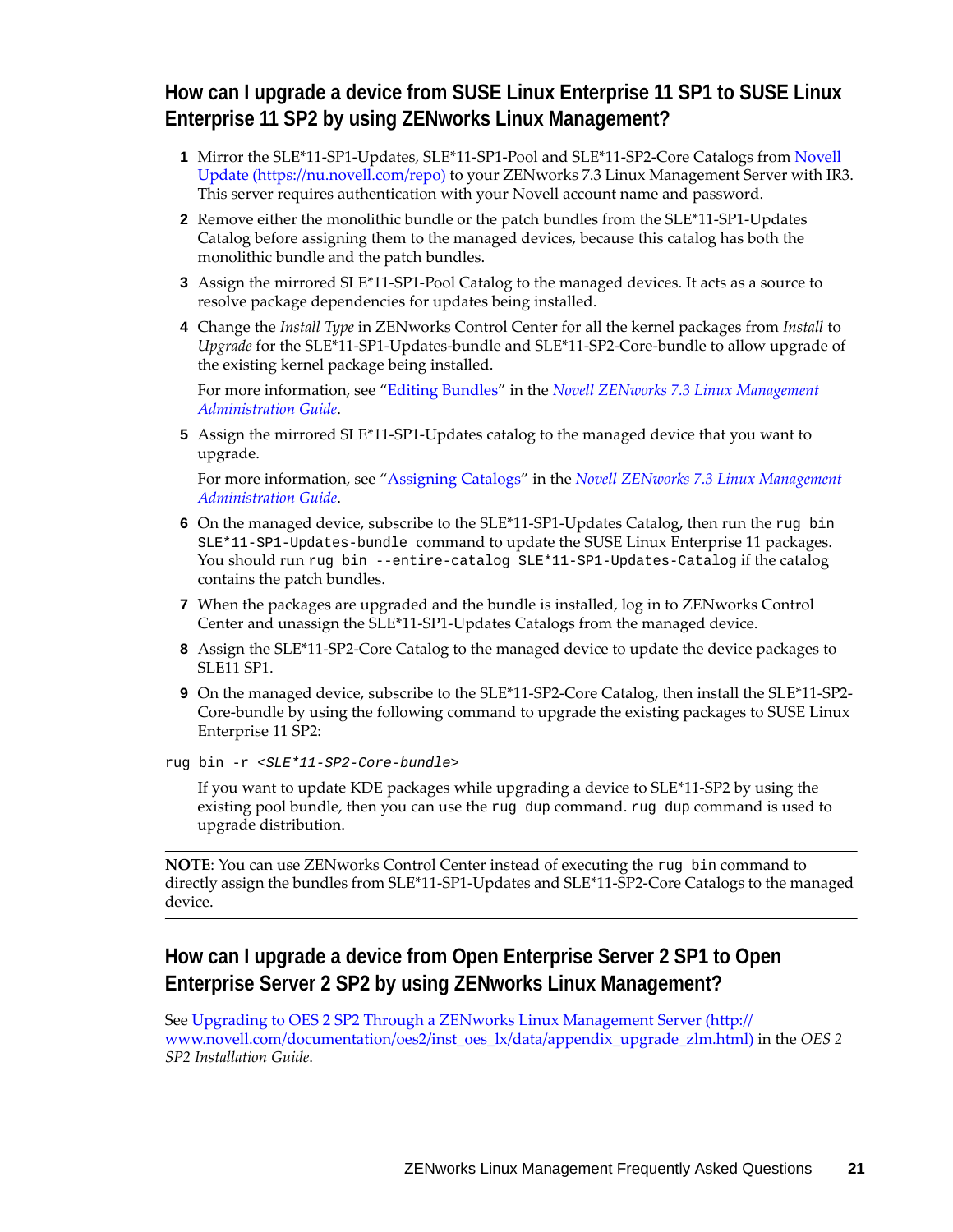#### <span id="page-21-2"></span>**How can I upgrade a device from Open Enterprise Server 2 SP2 to Open Enterprise Server 2 SP3 by using ZENworks Linux Management?**

See Upgrading to OES 2 SP3 Through a ZENworks Linux [Management](http://www.novell.com/documentation/oes2/inst_oes_lx/data/bujr8yu.html) Server (http:// www.novell.com/documentation/oes2/inst\_oes\_lx/data/bujr8yu.html) in the *OES 2 SP3 Installation Guide*.

#### <span id="page-21-0"></span>**How do I install a bundled PostgreSQL database to its own mounted NFS server?**

**1** Stop the PostgreSQL server by using the following command:

/etc/init.d/postgresql stop

**2** Mount the /var/lib/pgsql directory to a remote server that has the Write privilege by using the following command:

mount I*Paddress\_of\_the\_NFS\_server:/data* /*local\_mount\_directory*

- **3** Move the PostgreSQL database to the mounted NFS server by using the following command:
- mv /var/lib/pgsql /*local\_mount\_directory*
	- **4** Create a symbolic link by using the following command:
- ln –s /*local\_mount\_directory*/pgsql /var/lib/
	- **5** Change the ownership of the pgsql directory to postgres by using the following command: chown –R postgres:postgres /var/lib/pgsql
	- **6** Start the PostgreSQL server by using the following command: /etc/init.d/postgresql start

#### <span id="page-21-1"></span>**How do I install a bundled PostgreSQL database to a local mounted hard disk?**

- **1** Create a /local directory on the local hard disk.
- **2** Mount the new hard disk by using the following command:

mount /dev/*new\_hard\_disk* /local

The mounted hard disk must have the Write privilege.

**3** Stop the PostgreSQL database by using the following command:

/etc/init.d/postgresql stop

**4** Move the PostgreSQL data from the local hard disk to the mounted hard disk by using the following command:

mv /var/lib/pgsql /local

**5** Create a symbolic link by using the following command:

ln –s /local/pgsql /var/lib/

**6** Change the ownership of the pgsql directory by using the following command:

chown –R postgres:postgres /var/lib/pgsql

**7** Start PostgreSQL server by using the following command:

/etc/init.d/postgresql start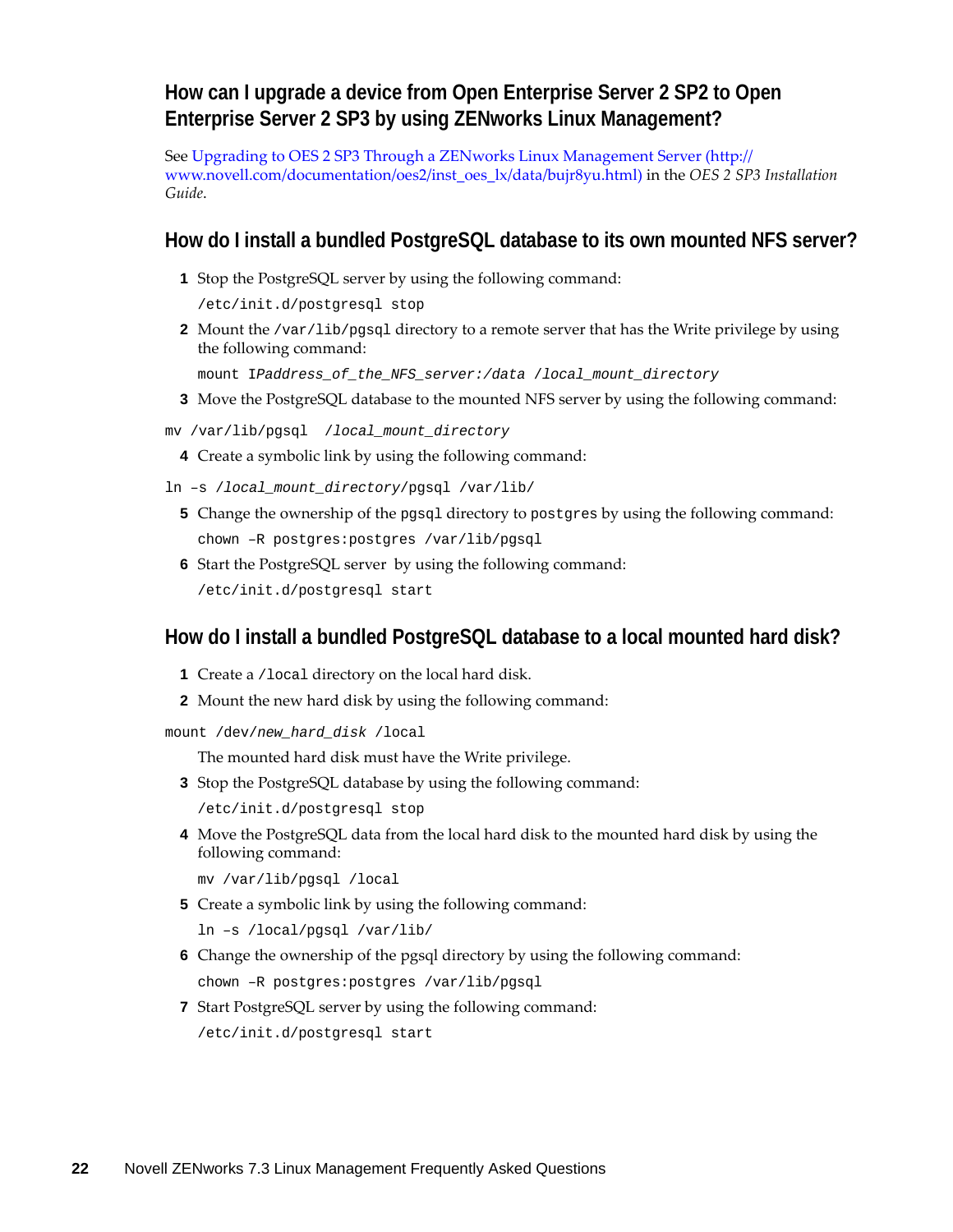#### <span id="page-22-3"></span>**How can I upgrade SLES 9 to SLES 11 with ZENworks 7.3 Linux Management installed?**

An online upgrade from SLES 9 to SLES 11 is currently not supported by SUSE Linux Enterprise. Therefore, upgrading SLES 9 by using ZENworks 7.3 Linux Management to SLES 11 is also not supported. To upgrade SLES 9 that has ZENworks 7.3 Linux Management installed to SLES 11, see TID 7003597 at Novell [Support](http://www.novell.com/support/) (http://www.novell.com/support/).

### <span id="page-22-0"></span>**How can I upgrade SLES 10 to SLES 11 or SLED 10 to SLED 11 with ZENworks 7.3 Linux Management installed?**

An online upgrade from SLES 10 to SLES 11 or from SLED 10 to SLED 11 is currently not supported by SUSE Linux Enterprise. Therefore, upgrading SLES 10 or SLED 10 by using ZENworks 7.3 Linux Management to SLES 11 or SLED 11 is also not supported. To upgrade SLES 10 or SLED 10 that has ZENworks 7.3 Linux Management installed to SLES 11 or SLED 11, see TID 7002790 at [Novell](http://www.novell.com/support/) [Support](http://www.novell.com/support/) (http://www.novell.com/support/).

#### <span id="page-22-1"></span>**How do I upgrade packages across different architectures by using an RPM bundle on a managed device that has ZENworks 7.3 Linux Management Hot Patch 1 or later installed?**

**1** On the ZENworks Linux Management Server, create a Remote Execute policy with the following script:

touch /var/run/zmd/allow-upgrade-across-arch

For more information on how to create a Remote Execute policy, see "Remote Execute Policy" in the *Novell ZENworks 7.3 Linux Management Administration Guide*.

- **2** Assign the policy to the managed device on which you want to upgrade the packages.
- **3** Refresh the managed device by using the rug refresh command to successfully enforce the policy.
- **4** Ensure that the policy is successfully enforced on the managed device by using the following command:

ls /var/run/zmd/allow-upgrade-across-arch

**5** Install the RPM bundle on the managed device.

#### <span id="page-22-2"></span>**How do I mirror software from an SMT repository to a ZENworks Linux Management Server?**

**1** Create a YUM subscription configuration file.

For more information on how to create a configuration file, see "Configuring a Software Mirror" in the *Novell ZENworks 7.3 Linux Management Administration Guide*.

- **2** Edit the Remote Server section of the configuration file as follows:
	- Set the value of the <Base></Base> tag as the IP address of the SMT Server repository channel target.

For example, set the value as https://164.99.138.2/repo/\$RCE/SLED10-SP1-Online/ sled-10-i586 where SLED10-SP1-Online is the channel and sled-10-i586 is the target.

Set the value of the <Type></Type> tag to yum.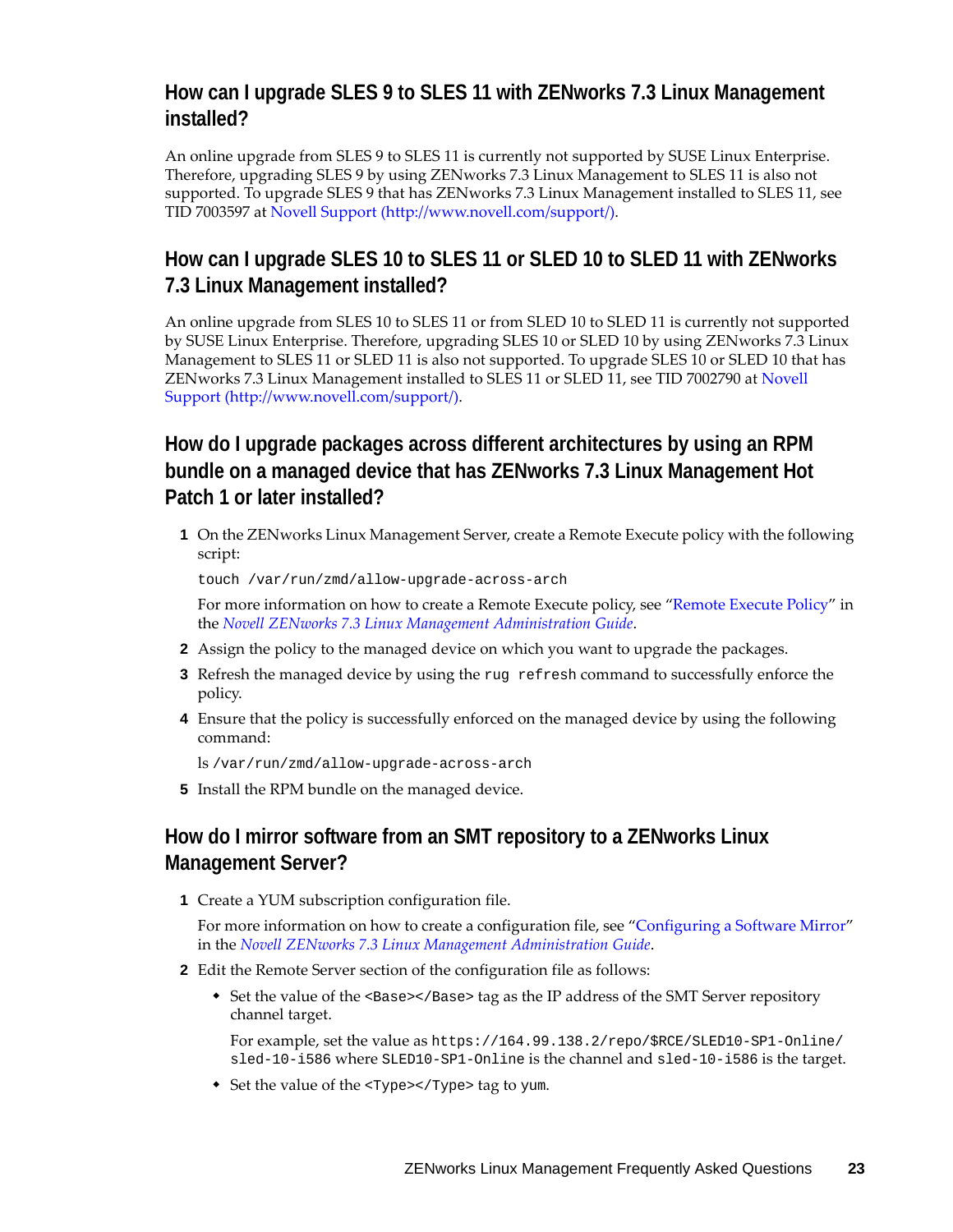Set the value of the <Platform></Platform> tag as the operating system version that matches the supported device target of ZENworks Linux Management.

For example, if the operating system is SLED 10, the value of the tag should be sled-10.

**NOTE**: The remote server credentials and the target for the catalog are not required.

#### <span id="page-23-1"></span>**How can I create a copy of a catalog on the ZENworks Linux Management Server?**

Mirror the catalog from a Primary ZENworks Linux Management Server to the same server under a different folder in ZENworks Control Center.

#### <span id="page-23-0"></span>**How can I know the bundle size based on the payload content?**

See the Novell Cool Solutions article [Computing](http://www.novell.com/communities/node/9348/computing-bundle-content-payload-size-zenworks-7x-linux-management) the Bundle Content Payload Size for ZENworks 7.x Linux [Management"](http://www.novell.com/communities/node/9348/computing-bundle-content-payload-size-zenworks-7x-linux-management) (http://www.novell.com/communities/node/9348/computing‐bundle‐content‐ payload‐size‐zenworks‐7x‐linux‐management).

#### <span id="page-23-2"></span>**How can I automate deletion of the orphan RPM packages from the ZENworks Linux Management package repository?**

See the Novell Cool Solutions article [Automated](http://www.novell.com/communities/node/11759/automated-orphaned-packages-deletion-zlm-package-repository) Orphaned Packages Deletion from ZLM Package [Repository](http://www.novell.com/communities/node/11759/automated-orphaned-packages-deletion-zlm-package-repository) (http://www.novell.com/communities/node/11759/automated‐orphaned‐packages‐ deletion‐zlm‐package‐repository).

#### <span id="page-23-3"></span>**How can I apply SLE 10 Service Pack updates to devices that are offline or that have limited connectivity to the ZENworks Linux Management server?**

If the managed devices are distributed across remote geographical locations and have limited connectivity with the ZENworks Linux Management server, the patches or updates cannot be distributed directly by using bundles because the redundant data is transmitted over the network to all the managed devices. By using the File bundle, the downloaded updates can be distributed to each remote server device at a particular location. The remote server can be configured as a Web Server to publish the deployed packages in the Yum repository. All the agents can trigger update from this local Yum source by using the rug up command, by assigning a Remote Execute Policy from the ZENworks Linux Management Server.

- **1** Perform static mirroring of Pool and Updates Catalogs from the Novell Update Server(NU) to the ZENworks Linux Management server. You can also mirror the bundle packages to the local file system by using a static mirror.
- **2** Install the createrepo rpm on the ZENworks Linux Management server then run the createrepo command on the directories containing mirrored package updates for the given device targets. .

This creates Yum(rpm‐md) repository for each target packages.

- **3** Create a File Bundle with the archived content of the packages directory, deploy the content to the remote server device, and extract it under a suitable location accessible to the locally managed devices via NFS or HTTP.
- **4** Create a Remote Execute Policy that adds this local Yum service to a published catalog, subscribes to the catalog, and performs rug up to update the device and report the status.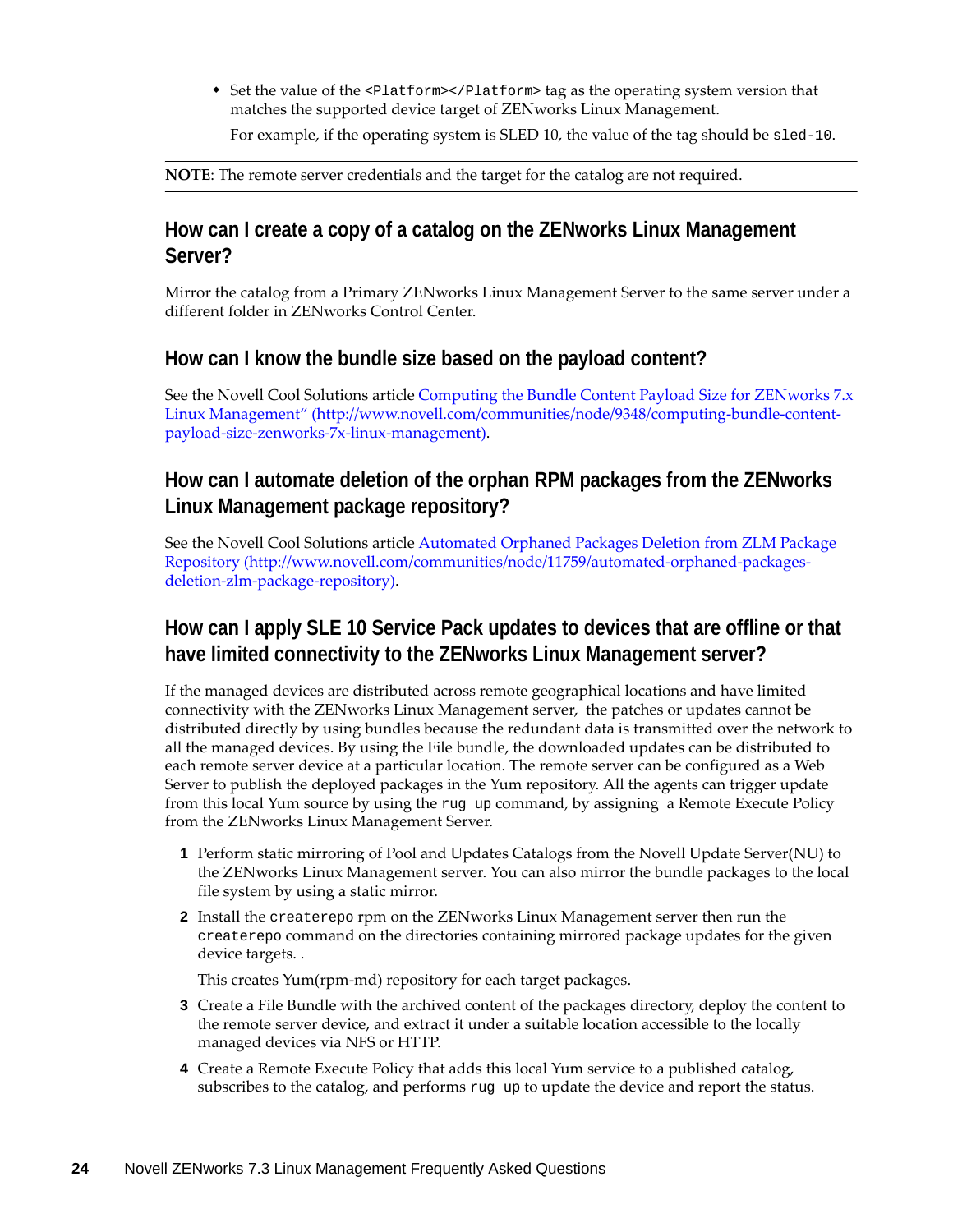### <span id="page-24-1"></span>**How can I update the SUSE Linux Enterprise 10 SP3 data after online migration from SP2 to SP3 by using the SLE10-SP3-Online-bundle in ZENworks Linux Management?**

See the Novell Cool Solutions article [Updating](http://www.novell.com/communities/node/11914/detecting-sle10-sp3-product-installed-after-online-migration-sp2-sp3-using-sle10-sp3-onli) SLE10 SP3 product installed data after Online Migration from SP2 to SP3 using SLE10‐SP3‐Online‐bundle in ZEnworks Linux [Management](http://www.novell.com/communities/node/11914/detecting-sle10-sp3-product-installed-after-online-migration-sp2-sp3-using-sle10-sp3-onli) (http:// www.novell.com/communities/node/11914/detecting‐sle10‐sp3‐product‐installed‐after‐online‐ migration‐sp2‐sp3‐using‐sle10‐sp3‐onli).

#### <span id="page-24-0"></span>**How can I get automatic notification for the new patches or updates published in the Novell Update Channel (NCC) for the specific products?**

Novell provides a Patch [Notification](http://support.novell.com/email/notification/ctrl) Tool by Product (http://support.novell.com/email/notification/ ctrl) to notify you about patches and updates.

When you subscribe to Novell/SUSE products, you can receive periodic e-mail notification messages regarding the new patches or updates released for a product. You can choose to perform replication by using zlmmirror to download these new published patches or updates for the specified product from the Novell Update Channel, then apply the equivalent mirrored bundles to update the corresponding ZENworks Linux Management Agents.

#### <span id="page-24-3"></span>**How can I update the supported RHEL devices by using the RES update bundle mirrored from the Novell Update Channel as part of the SLES expanded support?**

For more information, see [Applying](http://www.novell.com/documentation/zlm73/lm7admin/data/btxyet1.html) Red Hat Updates to RHEL Server Devices by Using SLES [Expanded](http://www.novell.com/documentation/zlm73/lm7admin/data/btxyet1.html) Support (http://www.novell.com/documentation/zlm73/lm7admin/data/btxyet1.html) in the *Novell ZENworks 7.3 Linux Management Administration Guide*.

#### <span id="page-24-2"></span>**How can I update the supported RHEL 6 Servers by using the RES update bundle mirrored from the Novell Update Channel as part of the SLES expanded support?**

- **1** Mirror the RES 6 updates by following the procedure in *[Applying](http://www.novell.com/documentation/zlm73/lm7admin/data/btxyet1.html) Red Hat Updates to RHEL Server Devices by Using SLES [Expanded](http://www.novell.com/documentation/zlm73/lm7admin/data/btxyet1.html) Support (http://www.novell.com/documentation/zlm73/lm7admin/ data/btxyet1.html)* in the *Novell ZENworks 7.3 Linux Management Administration Guide*.
- **2** After mirroring is complete, in the ZENworks Control Center, change the *Install Type* for all the kernel packages from *Install* to *Upgrade*.

This allows the RES 6 bundle to upgrade the existing kernel packages. Also, delete the following:

- Packages with names having abrt and report.
- $\bullet$  Python-mech RPM, if any.

You need not delete openoffice.org-report-builder package from the bundle.

- **3** Assign the mirrored catalog to the managed device that you want to upgrade.
- **4** Install the updates by running the rug up<RES\_CATALOG\_NAME> command on the device.

For more information, see [Applying](http://www.novell.com/documentation/zlm73/lm7admin/data/btxyet1.html) Red Hat Updates to RHEL Server Devices by Using SLES [Expanded](http://www.novell.com/documentation/zlm73/lm7admin/data/btxyet1.html) Support (http://www.novell.com/documentation/zlm73/lm7admin/data/btxyet1.html) in the *Novell ZENworks 7.3 Linux Management Administration Guide*.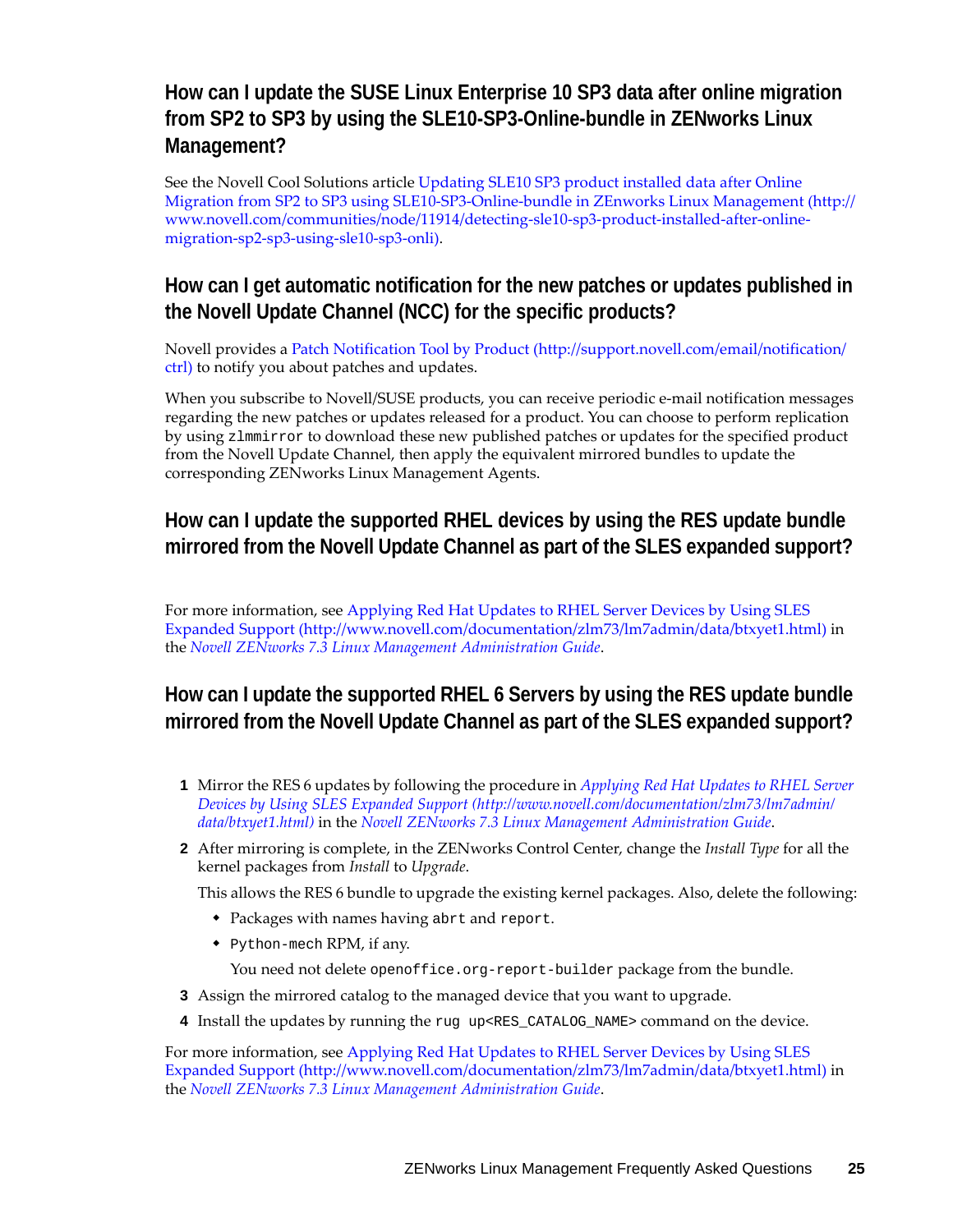# <span id="page-25-0"></span>**2.4 Remote Management**

- How do I secure my Remote [Management](#page-25-1) session?
- How can I improve Remote [Management](#page-25-2) performance on a slow link?
- Why do I get a black screen when I perform the Remote Control [operation?](#page-26-0)
- Why does the Remote [Management](#page-26-1) Viewer show only a toolbar at the center of the applet [window?](#page-26-1)
- Why is the Novell Remote [Management](#page-26-2) Viewer Applet signed?
- Why do I get a warning indicating that an unsecure [download](#page-27-1) is in progress on Internet [Explorer?](#page-27-1)
- I rejected the Novell Remote [Management](#page-27-2) certificate and now I am unable to perform Remote [Management](#page-27-2) operations
- ◆ Can I use any other third-party VNC viewer to connect to the [ZENworks](#page-27-3) 7 Linux managed [device?](#page-27-3)
- Can I use the Novell ZENworks Remote [Management](#page-27-4) Viewer window to Remote Control any third‐party VNC [server?](#page-27-4)
- Why is the certificate is not displayed while trying to start the Remote [Management](#page-27-5) session for a [managed](#page-27-5) device?

#### <span id="page-25-1"></span>**How do I secure my Remote Management session?**

When connecting to remote machines, you should use SSH or VPN. You can also tunnel the VNC protocol through the encrypted SSH channel.

The VNC protocol and data are unencrypted between the Remote Management Viewer and the managed device. If you perform Remote Management operations over an insecure network like the Internet, you should tunnel the VNC protocol using SSH for secure communication.

**1** Establish SSH tunneling to use VNC between the Remote Management Viewer and the managed device.

For more information on establishing VNC through SSH tunnelling between the Remote Management Viewer and the managed device, refer "Establishing SSH Tunneling" in the *Novell ZENworks 7.3 Linux Management Administration Guide*.

- **2** In the ZENworks Control Center, click the *Devices* page.
- **3** Launch the Remote Control session from Device Tasks in the top left pane.
- **4** Specify the IP address and the port number of the configured SSH tunnel.
- **5** Select the desired operation from the drop-down list.
- **6** Click *OK*.

#### <span id="page-25-2"></span>**How can I improve Remote Management performance on a slow link?**

The performance during a Remote Management session over a slow link or a fast link varies depending on the network traffic. For better response time, try one or more of the following strategies: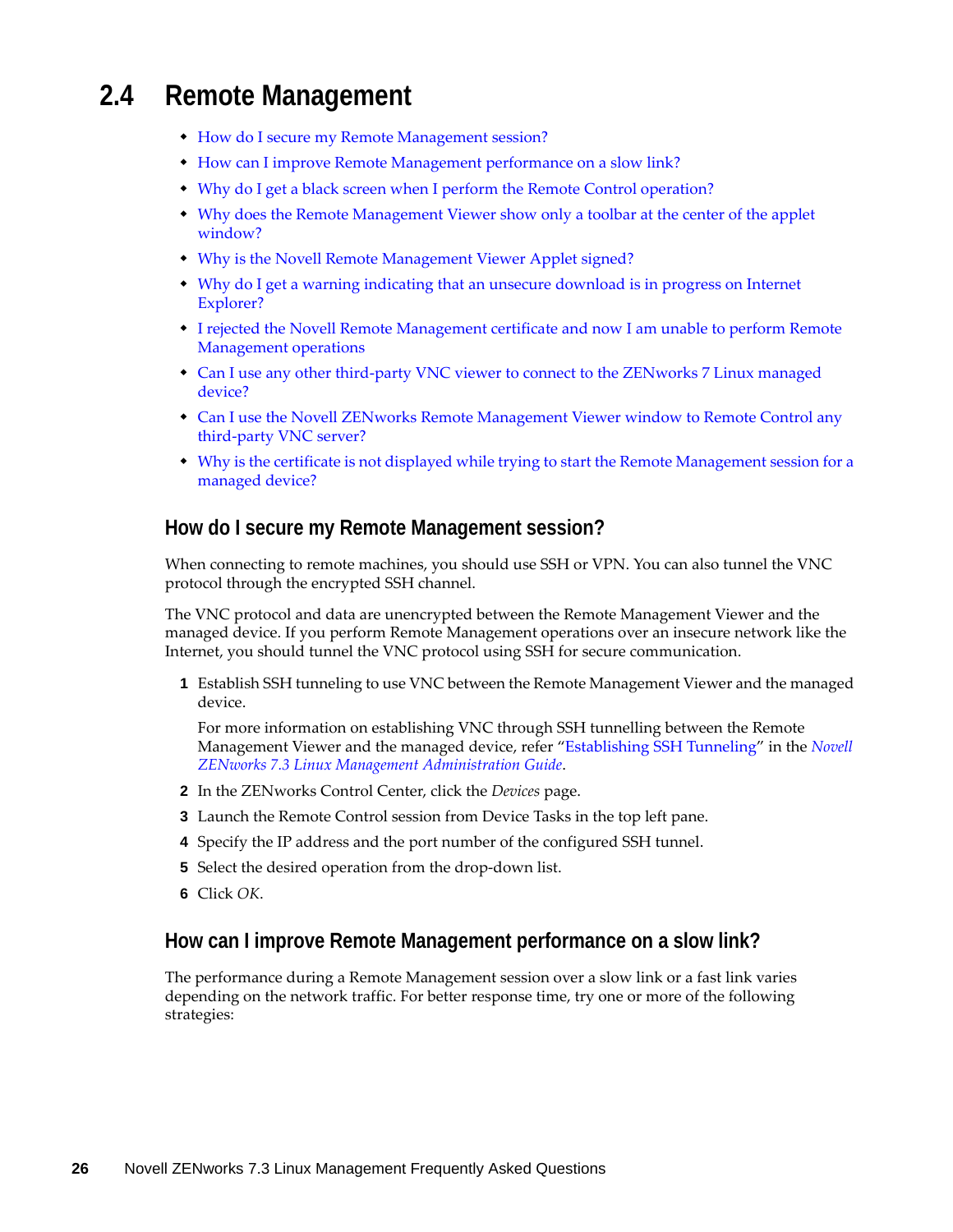#### **On the Management Console**

On the Remote Management viewer window at the console, click *Options* and do the following:

- Set the Encoding type to Tight
- Adjust the Compression level and JPEG image quality depending on the quality of the image required.
- Set Cursor Shape Updates to No.
- Set the CopyRect option to Yes.
- Use 8 bit color mode by setting Restricted Colors to Yes.

#### **On the Managed Device**

- The speed of the Remote Management session depends upon the processing power of the managed device. We recommend that you use a Pentium\* III, 500MHz (or more) with 64 MB RAM or higher.
- Disable the wallpaper.
- Configure the following settings at the managed device:
	- Reduce the screen resolution.
	- Reduce the depth of color pixels.

#### **More Performance Tuning Tips**

For additional information on performance tuning tips, refer to the following Web sites for specific components:

- The [Tight](http://www.tightvnc.com) VNC Web site (http://www.tightvnc.com)
- The Real [VNC](http://www.realvnc.com) Web site (http://www.realvnc.com)
- FAQs on [x11VNC](http://www.karlrunge.com/x11vnc) (http://www.karlrunge.com/x11vnc)

#### <span id="page-26-0"></span>**Why do I get a black screen when I perform the Remote Control operation?**

The ZENworks Linux Management provides VNC‐based Remote Management, which does not support Remote Control over the Text consoles.

#### <span id="page-26-1"></span>**Why does the Remote Management Viewer show only a toolbar at the center of the applet window?**

If the Ask for Permission from User setting is enabled for the managed device, the "Ask For Permission From User On The Managed Device" dialog box appears on the managed device when a remote control session is initiated. The viewer displays the toolbar until the user at the managed device accepts or declines the connection or a timeout occurs.

#### <span id="page-26-2"></span>**Why is the Novell Remote Management Viewer Applet signed?**

Any unsigned applet can only connect back to the same device from which it is downloaded. However, the Novell Remote Management Viewer Applet is downloaded from the management server with each remote session request and then connects to different managed device. So, it has to be signed.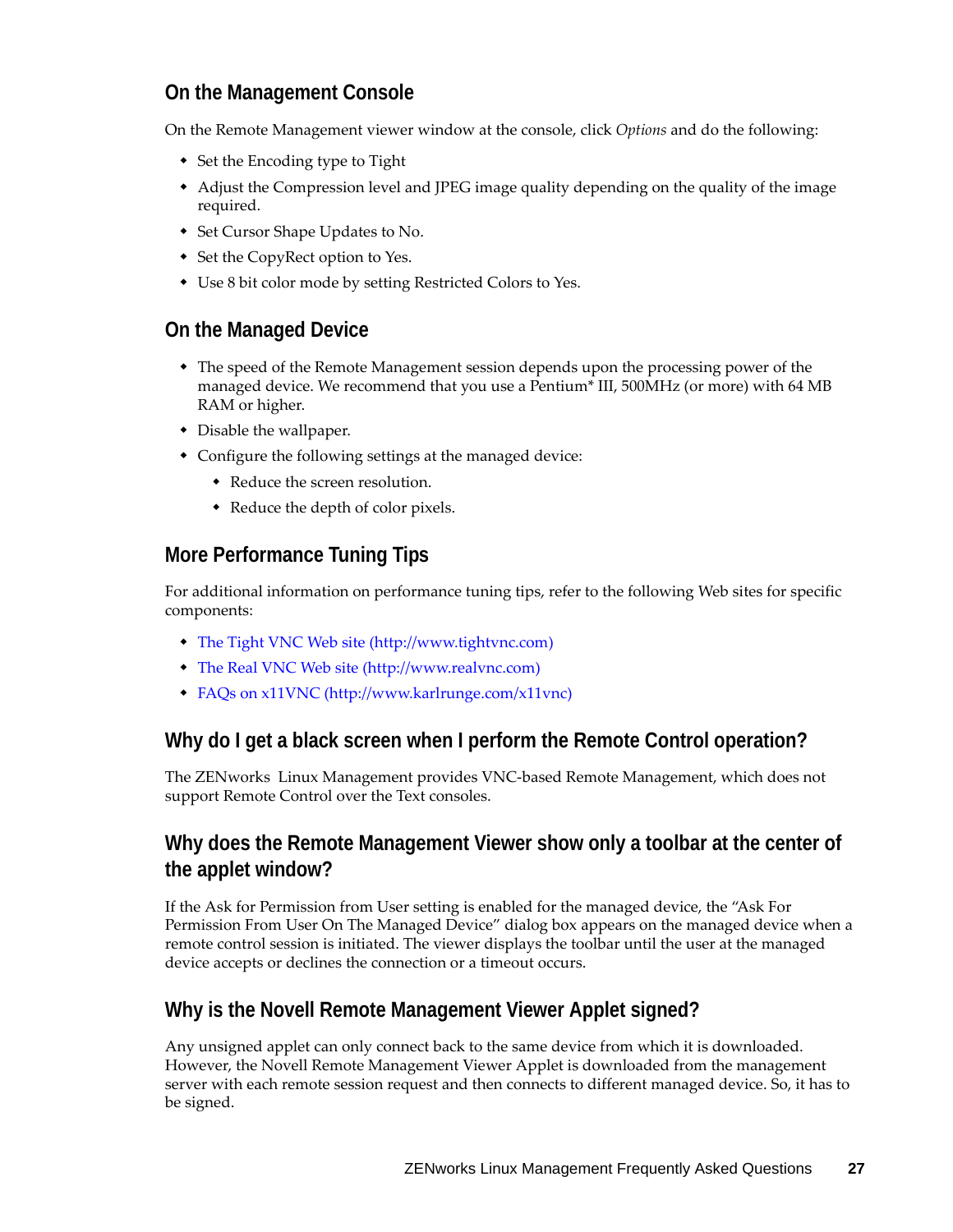#### <span id="page-27-1"></span>**Why do I get a warning indicating that an unsecure download is in progress on Internet Explorer?**

All connections to the management server use HTTPS. But, to download the Novell Remote Management Applet from the management server, a HTTP connection is used which causes the warning.

#### <span id="page-27-2"></span>**I rejected the Novell Remote Management certificate and now I am unable to perform Remote Management operations**

Do the following:

- **1** Restart the browser by closing all the browser window and opening a new browser window.
- **2** Launch the Novell Remote Management session through the ZENworks Control Center.
- **3** When the Java security dialog box appears again, choose Yes or Always to perform Remote Management operations.

### <span id="page-27-3"></span>**Can I use any other third-party VNC viewer to connect to the ZENworks 7 Linux managed device?**

Yes. You can use any VNC viewer to connect to a ZENworks 7 Linux Managed Device. However, you need to connect to the port of the corresponding service. By default, the Remote Control Service listens on port 5950 and the Remote Login Service listens on port 5951.

#### <span id="page-27-4"></span>**Can I use the Novell ZENworks Remote Management Viewer window to Remote Control any third-party VNC server?**

Yes. You can use Novell Remote Management viewer to Remote Control any third party VNC server.

#### <span id="page-27-5"></span>**Why is the certificate is not displayed while trying to start the Remote Management session for a managed device?**

The Remote Management viewer requires the Java 1.4.x plug-in to be installed on the browser machine.

If you are using Firefox web browser, you can verify the plug‐in version by entering the following command in the URL bar:

about:plugins

If you are using the Internet Explorer Web browser, you can verify the plug‐in version by clicking *Tools > Internet Options > Advanced*.

# <span id="page-27-0"></span>**2.5 Event Monitoring**

- How do I track the users who log into and log out of [ZENworks](#page-28-0) Control Center?
- How can I clean [temporarily](#page-28-1) mirrored cache files on Server?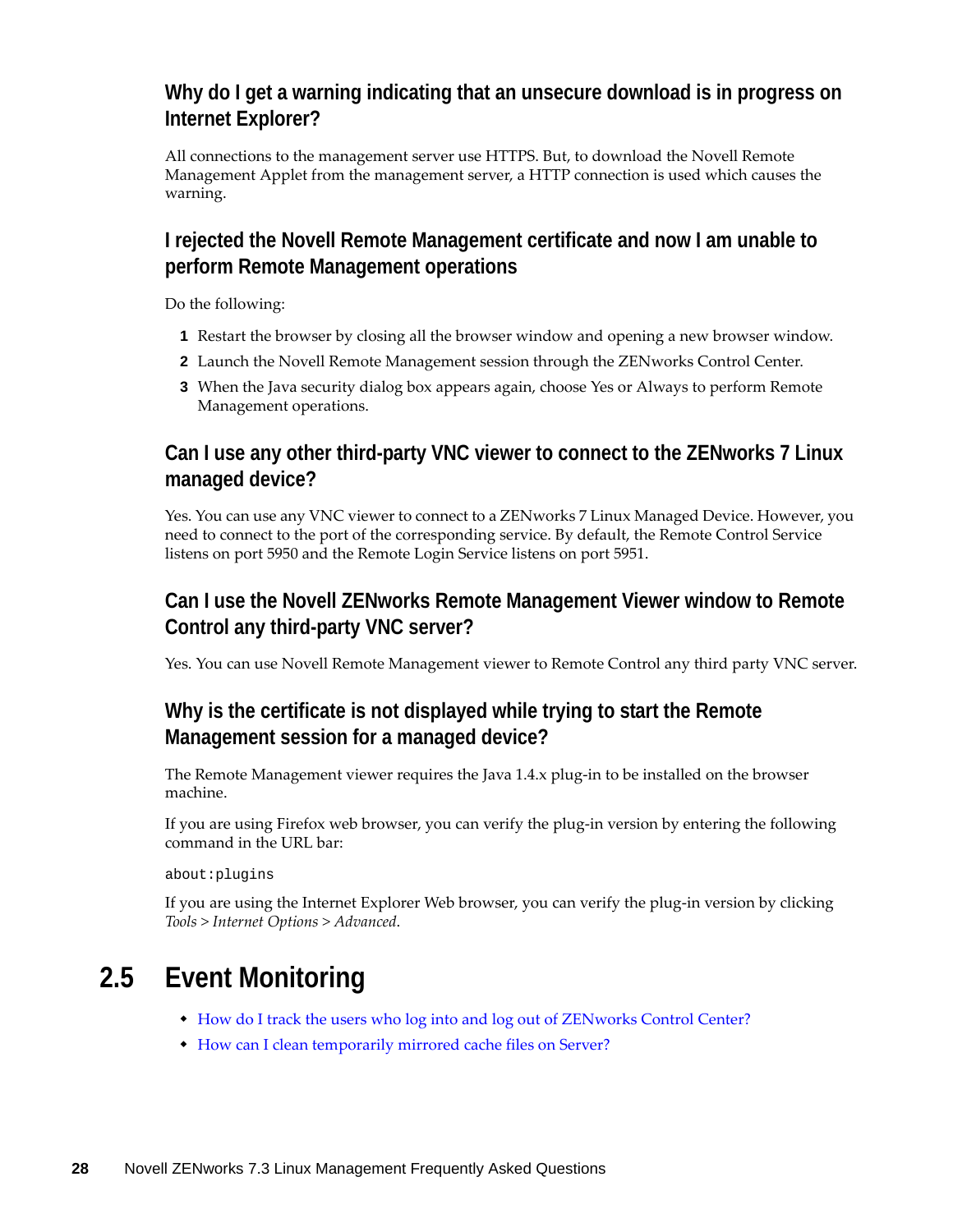#### <span id="page-28-0"></span>**How do I track the users who log into and log out of ZENworks Control Center?**

You can view the login and logout information of the users in the /var/opt/novell/log/zenworks/ audit-messages.log file.

#### <span id="page-28-1"></span>**How can I clean temporarily mirrored cache files on Server?**

The temporarily mirrored package files are stored in /var/opt/novell/zenworks/pkg-repo/tmp on the ZENworks Linux Management Primary Server.

Do the following to clean the content in the tmp directory when no mirroring or bundle creation instances are in progress:

- **1** In ZENworks Control Center, click the *Tools* tab.
- **2** In the Tools Tasks pane on the left, click *Delete Temporary Files.*